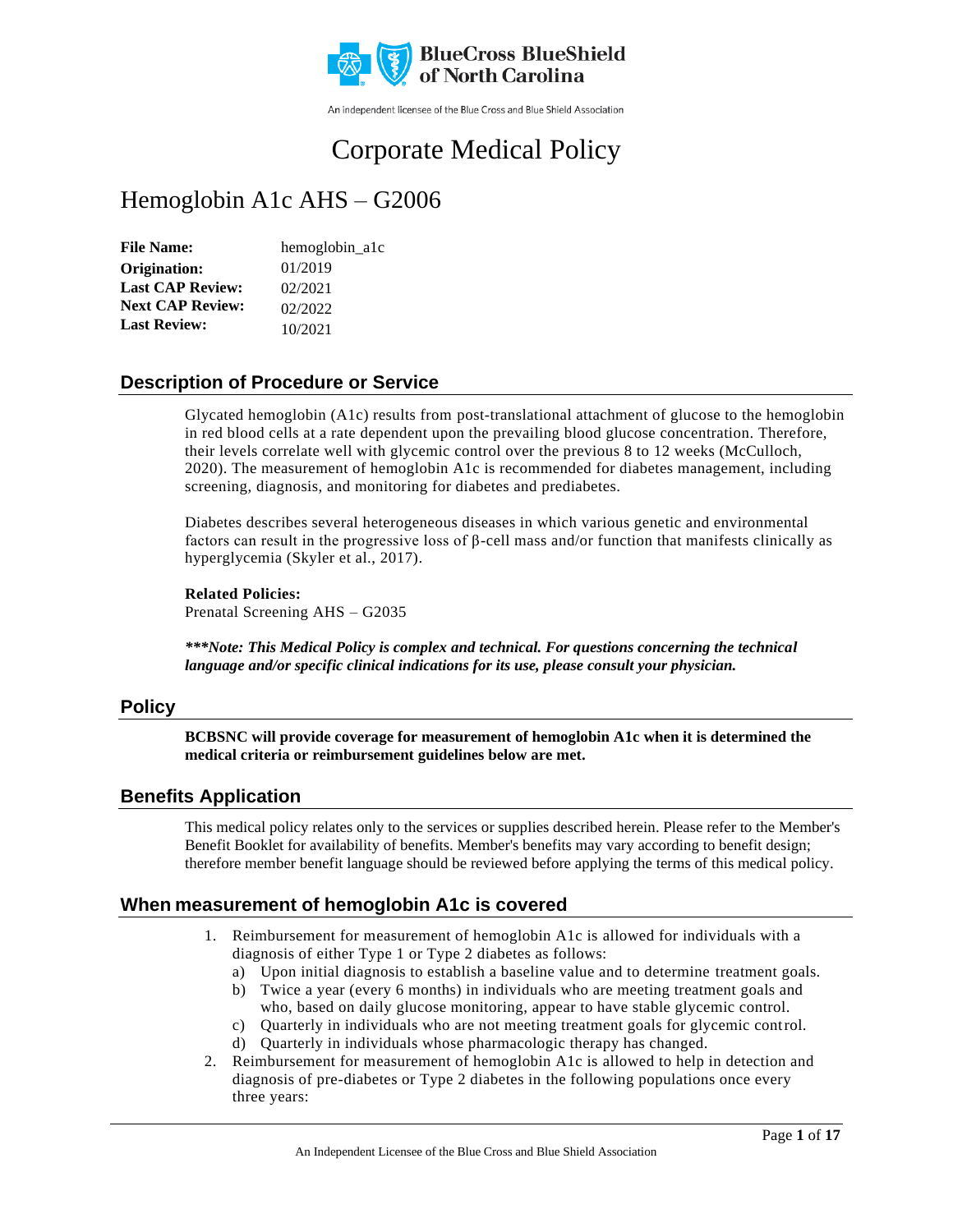- a) Asymptomatic individuals who are overweight or obese as defined by the ADA  $(BMI > 25 \text{ kg/m2 or } BMI > 23 \text{ kg/m2 in Asian Americans})$  and who have one or more of the following risk factors:
	- i. First degree relative with diabetes; OR
	- ii. High-risk race/ethnicity (e.g., African American, Latino or Hispanics, Native American, Asian American, Pacific Islanders); OR
	- iii. History of cardiovascular disease; OR
	- iv. Hypertension  $(\geq 140/90 \text{ mmHg})$  or on therapy for hypertension); OR
	- v. HDL cholesterol level <35 mg/dL (0.90 mmol/L) and/or a triglyceride level >250 mg/dL (2.82 mmol/L); OR
	- vi. Women with polycystic ovary syndrome; OR
	- vii. Physical inactivity; OR
	- viii. Other clinical conditions associated with insulin resistance (eg. Severe obesity, acanthosis nigricans)
- b) Women who were previously diagnosed with gestational diabetes
- 3. Reimbursement is allowed once per year in pre-diabetic individuals, to screen for type 2 diabetes using a hemoglobin A1c test.
- 4. Reimbursement is allowed once every 3 years for diabetes screening with a hemoglobin A1c determination in children (age 10 years and older OR after the onset of puberty, whichever occurs earlier) with the following characteristics:
	- i. Overweight (BMI ≥85th percentile) or obese (BMI ≥95th percentile) as defined by ADA AND
	- ii. Must have one or more of the following additional risk factors:
		- Maternal history of diabetes or gestational diabetes mellitus during the child's gestation; OR
		- Family history of type 2 diabetes in first- or second-degree relative; OR
		- High-risk race/ethnicity (e.g., African American, Latino or Hispanics, Native American, Asian American, Pacific Islanders); OR
		- Signs of insulin resistance or conditions associated with insulin resistance (acanthosis nigricans, hypertension, dyslipidemia, polycystic ovary syndrome, or small-for-gestational-age birth weight)
- 5. Reimbursement is allowed once per month during pregnancy for measurement of hemoglobin A1c for pregnant individuals.

### **When measurement of hemoglobin A1c is not covered**

Reimbursement is not allowed for measurement of hemoglobin A1c in the following circumstances:

- a. in individuals who have been transfused within the past 120 days; OR
- b. in individuals with a condition associated with increased red blood cell turnover, such as sickle cell disease, hemodialysis, recent blood loss or transfusion, or erythropoietin therapy; OR
- c. in conjunction with measurement of fructosamine; OR
- d. to diagnose the acute onset of type 1 diabetes in individuals with symptoms of hyperglycemia; OR
- e. as a screening test for cystic fibrosis-related diabetes.

### **Policy Guidelines**

Diabetes is a major health concern in the United States. According to the Centers for Disease Control and Prevention:

• Prevalence: In 2018, 34.2 million Americans, or 10.5% of the population, had diabetes. Approximately 1.25 million American children and adults have type 1 diabetes.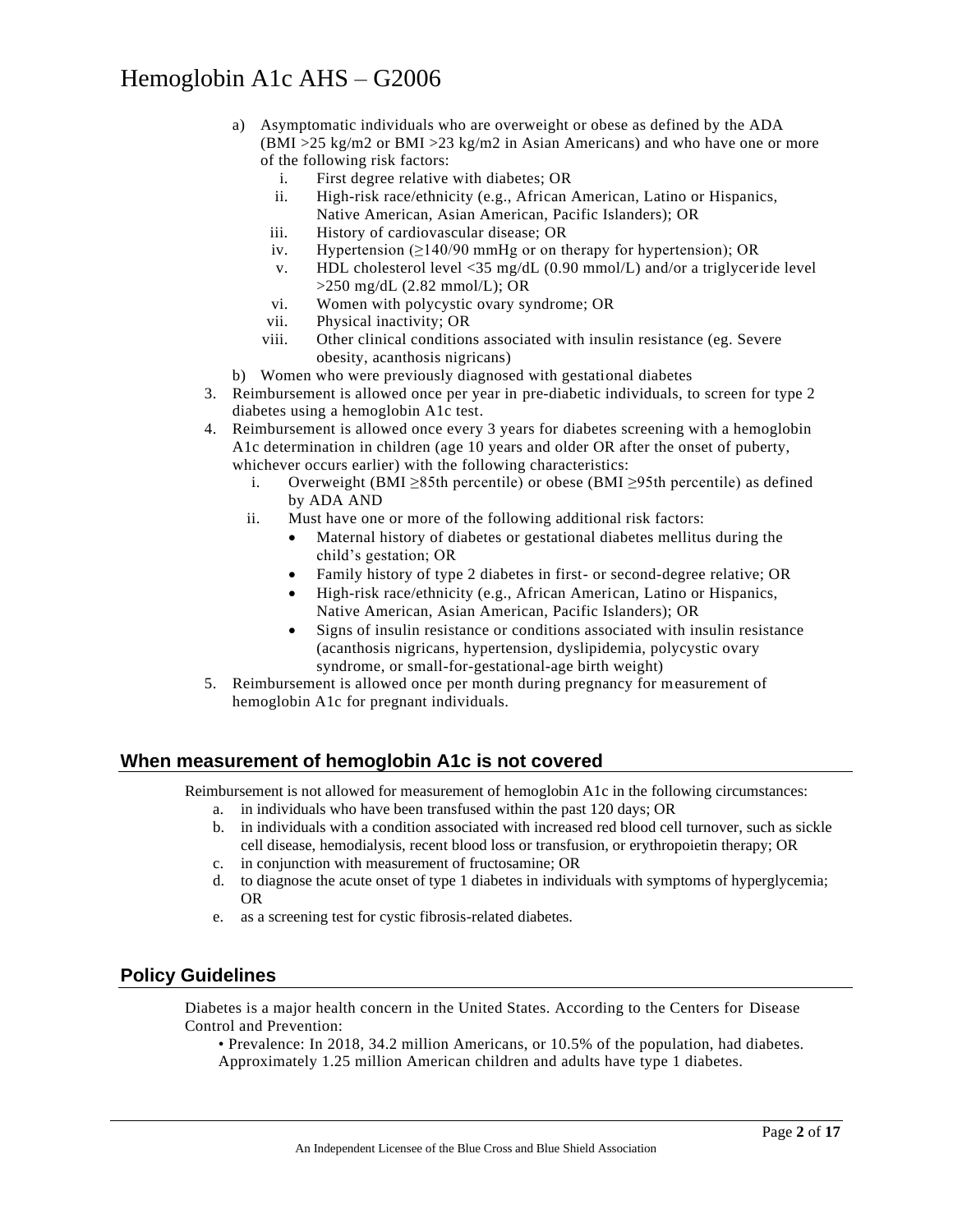• Undiagnosed: Of the 34.2 million, 27.1 million were diagnosed, and 7.3 million were undiagnosed.

• Prevalence in seniors: The percentage of Americans age 65 and older remains high, at 26.8%, or 14.3 million seniors (diagnosed and undiagnosed).

• New Cases: 1.5 million Americans are diagnosed with diabetes every year.

• Prediabetes: In 2018, 88 million Americans age 18 and older had prediabetes.

• Deaths: Diabetes remains the 7th leading cause of death in the United States in 2017, with 83,564 death certificates listing it as the underlying cause of death, and a total of 270,702 death certificates listing diabetes as an underlying or contributing cause of death.

• Total economic cost of diabetes care in the United States: \$327 billion in 2017 (ADA, 2017; CDC, 2020).

Diabetes can be classified into the following general categories:

• "Type 1 diabetes (due to autoimmune β-cell destruction, usually leading to absolute insulin deficiency)"

• "Type 2 diabetes (due to a progressive loss of β-cell insulin secretion frequently on the background of insulin resistance)"

• "Gestational diabetes mellitus (GDM) (diabetes diagnosed in the second or third trimester of pregnancy that was not clearly overt diabetes prior to gestation)"

• "Specific types of diabetes due to other causes, e.g., monogenic diabetes syndromes (such as neonatal diabetes and maturity-onset diabetes of the young [MODY]), diseases of the exocrine pancreas (such as cystic fibrosis and pancreatitis), and drug- or chemical-induced diabetes (such as with glucocorticoid use, in the treatment of HIV/AIDS, or after organ transplantation)" (ADA, 2021a). The diagnosis of diabetes mellitus is easily established when a patient presents with classic symptoms of hyperglycemia, which include polyuria, polydipsia, nocturia, blurred vision, and, infrequently, weight loss. The frequency of symptomatic diabetes has been decreasing in parallel with improved efforts to diagnose diabetes earlier through screening. Increasingly, the majority of patients are asymptomatic, and hyperglycemia is noted on routine laboratory evaluation, prompting further testing (Inzucchi, 2021).

Glycated hemoglobin A1c (also known as HbA1c, A1c, glycohemoglobin, hemoglobin A1c) testing plays a key role in the management of diabetes. New hemoglobin enters circulation with minimal glucose attached. However, glucose irreversibly binds to hemoglobin based on the surrounding blood glucose concentration. Therefore, A1c is considered a measure of blood glucose level, albeit an indirect one. It is best correlated with the mean glucose level over the last 8 to 12 weeks as red blood cells experience significant turnover. Various factors may affect the reliability of A1c (atypical hemoglobins or hemoglobinopathies, chronic kidney disease, et al.), but most assays have been standardized to the Diabetes Control and Complications Trial (DCCT) standard, which "estimated the mean blood glucose concentrations derived from seven measurements a day (before and 90 minutes after each of the three major meals, and before bedtime), performed once every three months and compared the average glucose concentration with A1c values in patients with type 1 diabetes" (McCulloch, 2020).

The HbA1c assay provides information about the degree of long-term glucose control (Nathan, Singer, Hurxthal, & Goodson, 1984), and has been recommended for the diagnosis and monitoring of diabetes (ADA, 2010; IEC, 2009). Various methods of HbA1c measurement include chromatography based HPLC assay, boronate affinity, antibody-based immunoassay, and enzyme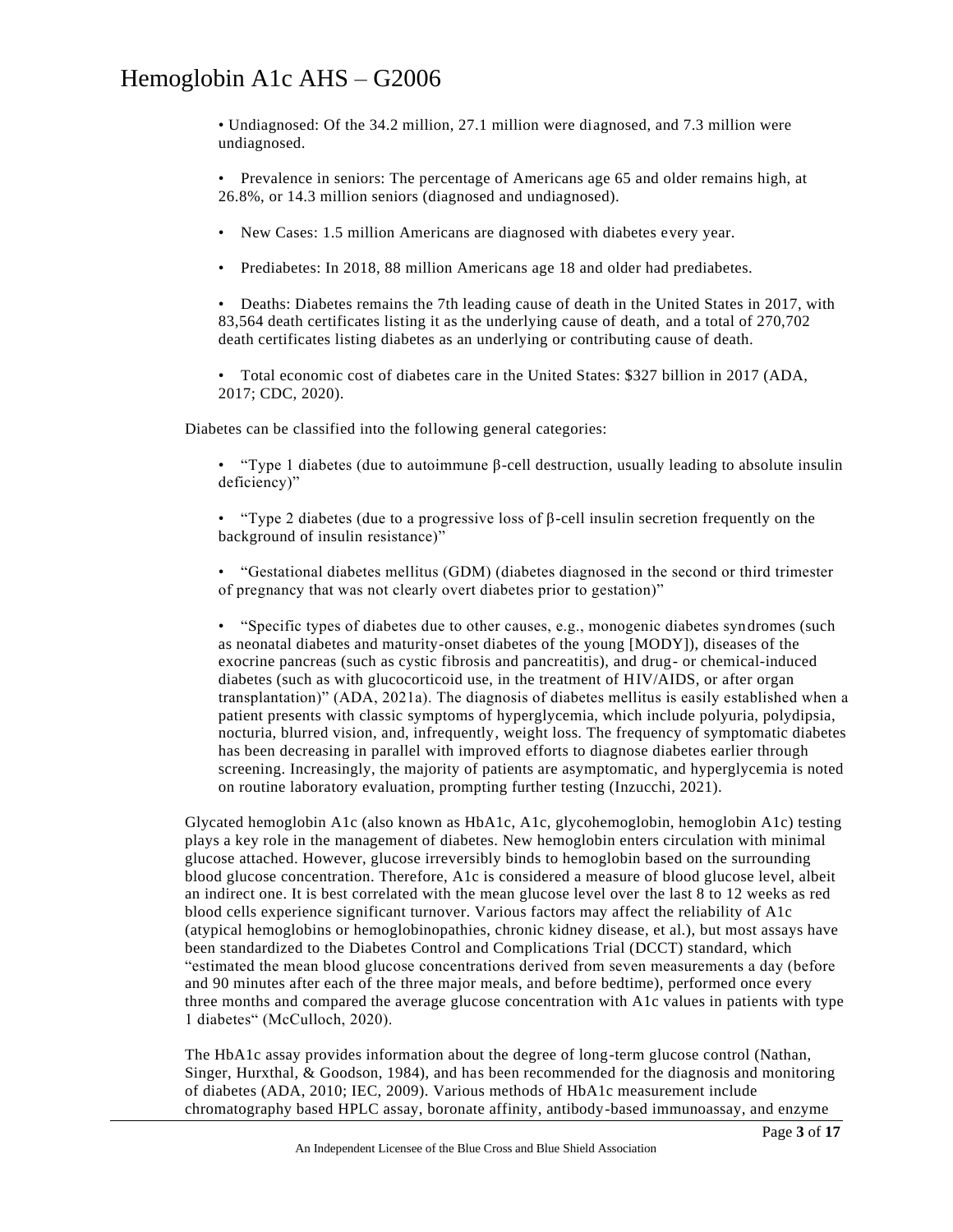based enzymatic assay (Kanyal Butola, Ambad, Kanyal, & Vagga, 2021). Long term blood sugar control has been associated with decreased risk of retinopathy, nephropathy, neuropathy, and cardiovascular disease, peripheral arterial, cerebrovascular disease (Hanssen, Bangstad, Brinchmann-Hansen, & Dahl-Jorgensen, 1992) and myocardial fibrosis in adults with diabetes (Al-Badri et al., 2018). Higher HbA1c variability has been associated with higher all-cause mortality in patients with Type 2 Diabetes (Gu et al., 2018).

### *Analytical Validity*

The International Federation of Clinical Chemistry and Laboratory Medicine (IFCC) Working Group on HbA1c Standardization has developed a reference measurement system and the measurement of HbA1c is currently well-standardized (Hoelzel et al., 2004), and a sound reference system is in place to ensure continuity and stability of the analytical validity of HbA1c measurement (Weykamp et al., 2008). In contrast, plasma glucose concentration remains difficult to assay with consistent accuracy (Gambino, 2007). HbA1c has greater analytical stability (consistency with repetitive sample testing) and less day-to-day variability than either the fasting plasma glucose (FPG) or 2-h PG (Petersen, Jorgensen, Brandslund, De Fine Olivarius, & Stahl, 2005; Rohlfing et al., 2002). For any given individual, the HbA1c exhibits little short-term biologic variability; its coefficient of variation (CV) is 3.6%, compared to FPG (CV of 5.7%) and 2-h PG (CV of 16.6%) (Malkani & Mordes, 2011; Selvin, Crainiceanu, Brancati, & Coresh, 2007).

A sample proficiency testing survey performed by the National Glycohemoglobin Standardization Program (NGSP) and College of American Pathologists (CAP) evaluated the accuracy of A1c assays. The survey found that "method-specific, between-laboratory CV's [sic] ranged from 0.9% to 4.5%" and "approximately 91% of laboratories are using methods with CVs <3.5% at all four HbA1c levels." The survey also noted the current pass limit was  $\pm 6\%$ , but using a pass rate of 5%, 92.9% to 96.1% of labs passed (NGSP, 2019).

#### *Clinical Validity*

A1c, FPG, and 2-h PG measure different aspects of glycemia and are frequently discordant for diagnosing diabetes. A1c  $\geq$ 6.5% identifies fewer individuals as having diabetes than glucose-based criteria; however, a recent study concluded that 12% of patients can be misclassified with respect to diabetes diagnosis due to laboratory instrument error in measuring glucose (Miller et al., 2008). The New Hoorn Study analyzed the diagnostic properties of the A1c, using OGTT as the diagnosti c criterion (van 't Riet et al., 2010). The analysis suggested that an A1c of 5.8% had a sensitivity of 72% and specificity of 91%. This compares with specificity of 24% and sensitivity of 99% for the A1c cut-point of 6.5%. On the other hand, the 6.5% cutpoint had a positive predictive value of 93%, compared with a positive predictive value of only 24% for a cut-point of 5.8% (Malkani & Mordes, 2011).

Cowie et al. "examined prevalences of previously diagnosed diabetes and undiagnosed diabetes and high risk for diabetes using recently suggested A1c criteria in the U.S. during 2003–2006. We compared these prevalences to those in earlier surveys and those using glucose criteria." 14611 individuals were included (completed a household interview) and classified for diagnosed diabetes and by A1c, fasting, and 2-h glucose challenge values. Diagnostic values for A1c were  $\geq 6.5\%$  for "undiagnosed" diabetes and 6%-6.5% for "high risk" of diabetes. The authors found that by these A1c diagnostic values, the "crude prevalence" of diabetes in adults older than 20 years was 20.4 million, of which 19% went undiagnosed based on A1c  $\geq 6.5$ %. The authors then stated that the A1c criteria only diagnosed 30% of the undiagnosed diabetic group (Cowie et al., 2010).

Mamtora et al. (2021) assessed the clinical utility of point of care (POC) HbA1c testing in the ophthalmology outpatient setting. 49 patients with diabetic retinopathy underwent POC HbA1c testing and blood pressure measurement. Of the 49 patients, 81.6% had POC readings abo ve the recommended HbA1c levels and only 16.3% of these patients were aware of their elevated HbA1c levels. 14 patients (33.3%) with high HbA1c readings were referred to secondary diabetic services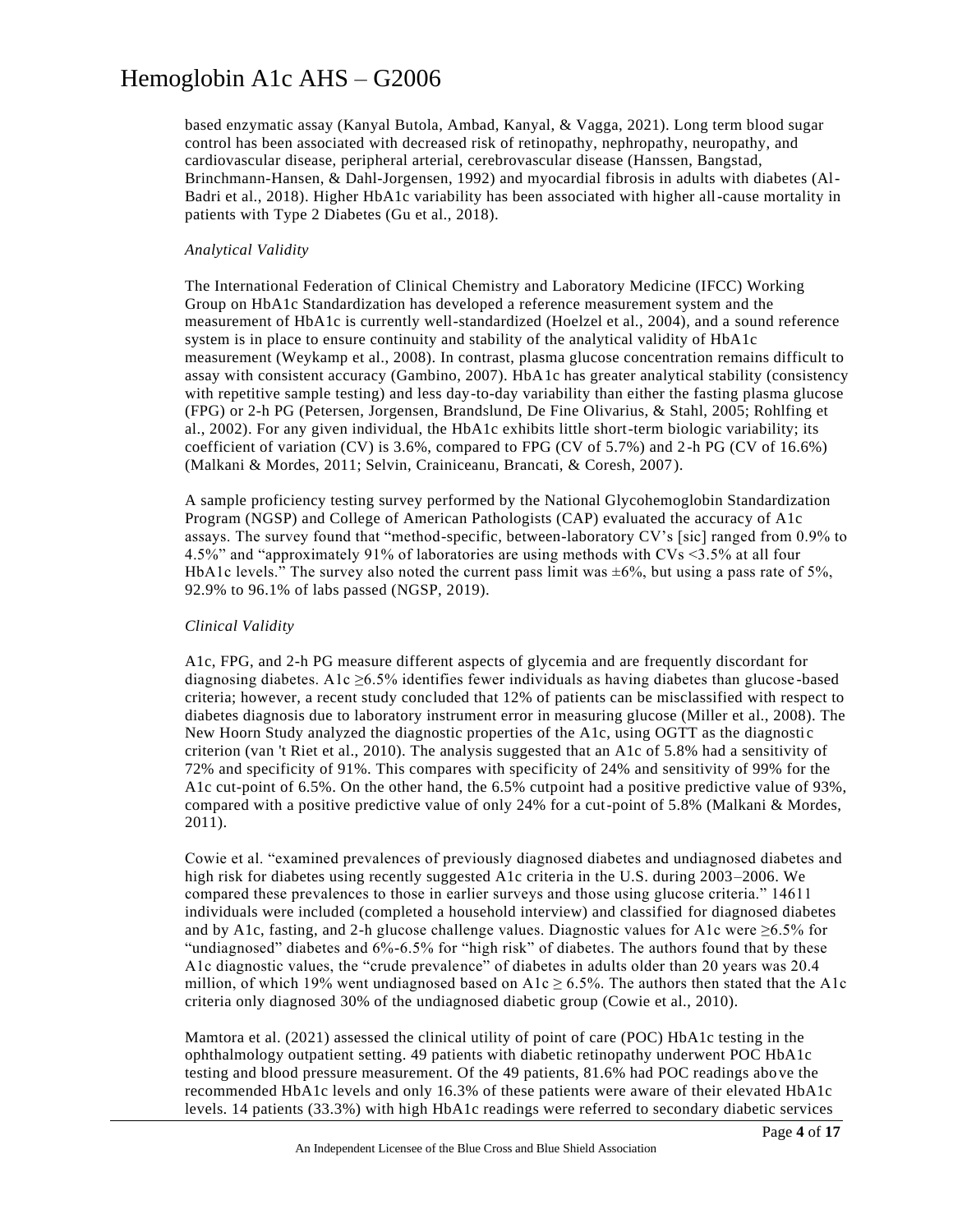and 88.8% of patients felt like the test was useful. The authors suggest that POC HbA1c testing is a "cost-effective, reproducible and clinically significant tool for the management of diabetes in an outpatient ophthalmology setting, allowing the rapid recognition of high-risk patients and appropriate referral to secondary diabetic services" (Mamtora, Maghsoudlou, Hasan, Zhang, & El-Ashry, 2021).

#### *Clinical Utility*

Goodney et al. (2016) evaluated the consistency of A1c testing of diabetes patients and its effect on cardiovascular outcomes. 1574415 Medicare patients with diabetes mellitus were included, and the consistency of testing was separated into three categories: "low (testing in 0 or 1 of 3 years), medium (testing in 2 of 3 years), and high (testing in all 3 years)." 70.2% of patients received high consistency testing, 17.6% received medium-consistency, and 12.2% received low-consistency. Major adverse cardiovascular events (MACE) included "death, myocardial infarction, stroke, amputation, or the need for leg revascularization". Low-consistency patients was associated with death or other adverse events (hazard ratio: 1.21). The authors concluded that "consistent annual hemoglobin A1c testing is associated with fewer adverse cardiovascular outcomes in this observational cohort of Medicare patients of diabetes mellitus (Goodney et al., 2016)."

The GOAL study (Al Mansari et al., 2018) used A1c to assess diabetes control in a real-world practice study aimed to assess predictive factors for achieving the glycemic hemoglobin A1c (HbA1c) at 6 months as targeted by the treating physician in adults with type 2 diabetes. 2704 patients with a mean A1c of 9.7% were enrolled. After 6 months, lower baseline A1c ( $\geq 8.5\%$  vs <7%) was found to be a predictive factor for achieving glycemic control. The authors also observed "absolute changes in the mean HbA1c of  $-1.7\%$  and  $-2\%$  were observed from baseline to 6 and 12 months, respectively (Al Mansari et al., 2018)."

Mitsios et al. (2018) evaluated the association between A1c and stroke risk. 29 studies (n=532779) were included. The authors compared the non-diabetic A1c range  $(<5.7\%)$  to the diabetic range  $(\geq 6.5\%)$  and found that the diabetic range was associated with a 2.15-fold increased risk of firstever stroke. The pre-diabetes range of 5.7%-6.5% was also not associated with first-ever stroke. The authors also observed that for every 1% increase in A1c, the hazard ratio of first-ever stroke increased (1.12-fold for non-diabetic ranges, 1.17 for diabetic ones). This increased risk was also seen for ischemic stroke, with a hazard ratio of 1.49 for non-diabetic ranges and 1.24 for diabetic ranges (Mitsios, Ekinci, Mitsios, Churilov, & Thijs, 2018).

Ludvigsson et al. (2019) evaluated the association between preterm birth risk and periconceptional HbA1c levels in women with type 1 diabetes (T1D). Preterm birth was defined as <37 weeks and several secondary outcomes were also examined, which were "neonatal death, large for gestational age, macrosomia, infant birth injury, hypoglycemia, respiratory distress, 5-minute Apgar score less than 7, and stillbirth". A total of 2474 singletons born to women with T1D and 1165216 reference infants (children born to mothers without T1D) were included. The authors identified 552 preterm births in the T1D cohort (22.3%) compared to 54287 in the control cohort (4.7%). Incidences of preterm birth were measured at several separate thresholds, including <6.5%, 6.5%-7.8%, 7.8%- 9.1%, and >9.1%. The T1D cohort's adjusted risk ratios (aRR) of preterm birth compared to the control cohort were as follows: 2.83 for <6.5%, 4.22 for 6.5%-7.8%, 5.56 for 7.8%-9.1%, and 6.91 for >9.1%. The corresponding aRRs for "medically indicated preterm birth" (n=320) were 5.26, 7.42, 11.75 and 17.51 respectively. Increased HbA1c levels were also found to be associated with the secondary clinical outcomes. The authors concluded that "the risk for preterm birth was strongly linked to periconceptional HbA1c levels. (Ludvigsson et al., 2019)"

Tommerdahl et al. (2019) evaluated several biomarkers for their accuracy in screening for cystic fibrosis (CF)-related diabetes. These biomarkers included "hemoglobin A1c (HbA1c), 1,5 anhydroglucitol (1,5AG), fructosamine (FA), and glycated albumin (GA)" and were compared to the current gold standard, OGTT 2-hour glucose. Fifty-eight patients with CF were included and "area under the receiver operative characteristic (ROC-AUC) curves were generated." All ROC-AUCs for each biomarker were "low" both for cystic fibrosis-related prediabetes (CFPD, ROC-AUC 0.52-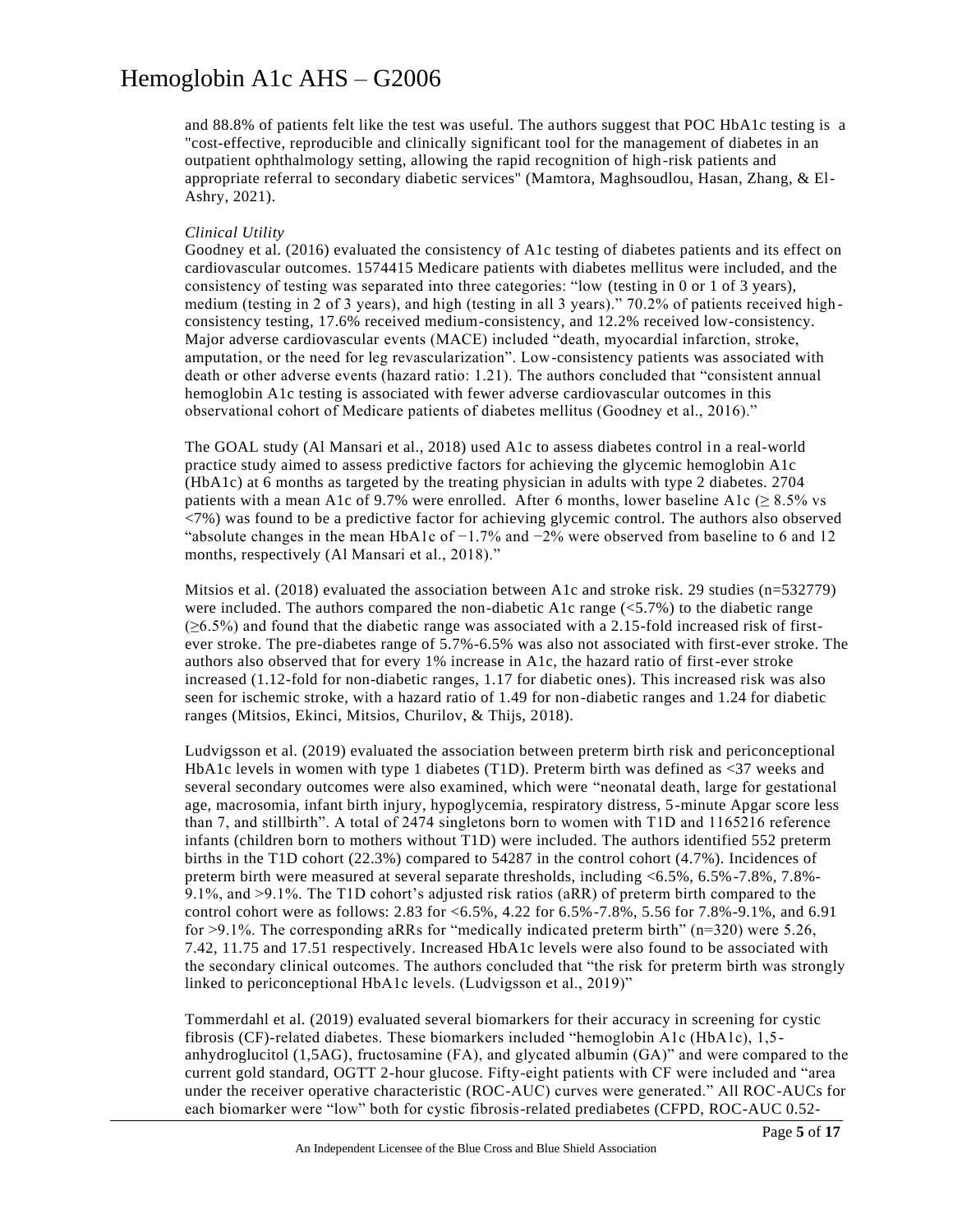0.67) and CF-related diabetes (CFRD) (0.56-0.61). For CFRD, HbA1c was measured to have a 78% sensitivity and 41% specificity at a cutoff of 5.5%, which corresponds to a ROC-AUC of 0.61. The authors concluded that "All alternate markers tested demonstrate poor diagnostic accuracy for identifying CFRD by 2hG (Tommerdahl et al., 2019)."

Saito et al. (2019) examined the association of HbA1c variability (defined as visit-to-visit) and later onset of malignancies. The authors included 2640 patients 50 years or older, with diabetes. A total of 330 patients (12.5%) developed malignancies during follow-up. The authors stratified the patients into quartiles of glycemic variability (defined as standard deviation of HbA1c) and found a "dose-dependent association with tumorigenesis" in the three highest quartiles. The odds ratios were as follows: 1.20 for the second quartile, 1.43 for the third, and 2.19 for the highest. The authors concluded that "these results demonstrated that visit-to-visit HbA1c variability is a potential risk factor for later tumorigenesis. The association may be mediated by oxidative stress or hormone variability. (Saito, Noto, Takahashi, & Kobayashi, 2019)"

Mañe et al. (2019) evaluated the "suitability of first-trimester fasting plasma glucose and HbA1c levels in non-diabetic range to identify women without diabetes at increased pregnancy risk". Primary outcomes were defined as "macrosomia and pre-eclampsia" and secondary outcomes were defined as "preterm delivery, Caesarean section and large-for-gestational age". A total of 1228 pregnancies were included. Women with an HbA1c of  $\geq$ 5.8% were found to have an increased risk of marcosomia (odds ratio  $[OR] = 2.69$ ), an HbA1c of  $\geq$ 5.9% was found to be associated with a three-fold risk of pre-eclampsia, and an HbA1c of  $\geq 6\%$  was found to be associated with a four-fold risk of "large-for-gestational age". Fasting plasma glucose levels were not found to be associated with any pregnancy outcome. (Mañé et al., 2019).

Arbiol-Roca et al. (2021) studied the clinical utility of HbA1c testing as a biomarker for detecting gestational diabetes mellitus (GDM) and as a screening test to avoid the use of the oral glucose tolerance test (OGTT). HbA1c levels were measured in 745 pregnant women and GDM was diagnosed in 38 patients based on HbA1c, age, and BMI. A cut off HbA1c value of 4.6% was determined to decide whether OGTT was needed or if it could be avoided. Using 4.6% HbA1c as the cut off value prevented two false negatives, but only decreased the number of OGTTs performed by 7.2%. The authors conclude that "adoption of HbA1c as a screening test for GDM may eliminate the need of OGTT." Although the HbA1c test does not have sufficient sensitivity and specificity to be used as the sole diagnostic test, " the use of a rule-out strategy in combination with the OGTT could be useful" (Arbiol-Roca et al., 2021).

#### **Guidelines and Recommendations**

#### **The American Diabetes Association (ADA, 2021a, 2021b, 2021c, 2021d, 2021e)**

The ADA publishes an extensive yearly guideline encompassing the standards of medical care in diabetes. The 2020 recommendations state:

*Screening for and diagnosis of diabetes (Chapter [Ch] 2) (ADA, 2021a):*

- Criteria for testing for diabetes or prediabetes in asymptomatic adult:
	- o Testing should be considered in overweight or obese (BMI  $\geq$ 25 kg/m<sup>2</sup> or  $\geq$ 23 kg/m<sup>2</sup> in Asian Americans) adults who have one or more of the following risk factors:
		- **•** First-degree relative with diabetes
		- High-risk race/ethnicity (e.g., African American, Latino, Native American, Asian American, Pacific Islander)
		- **Exercise History of CVD**
		- Hypertension ( $\geq$ 140/90 mmHg or on therapy for hypertension)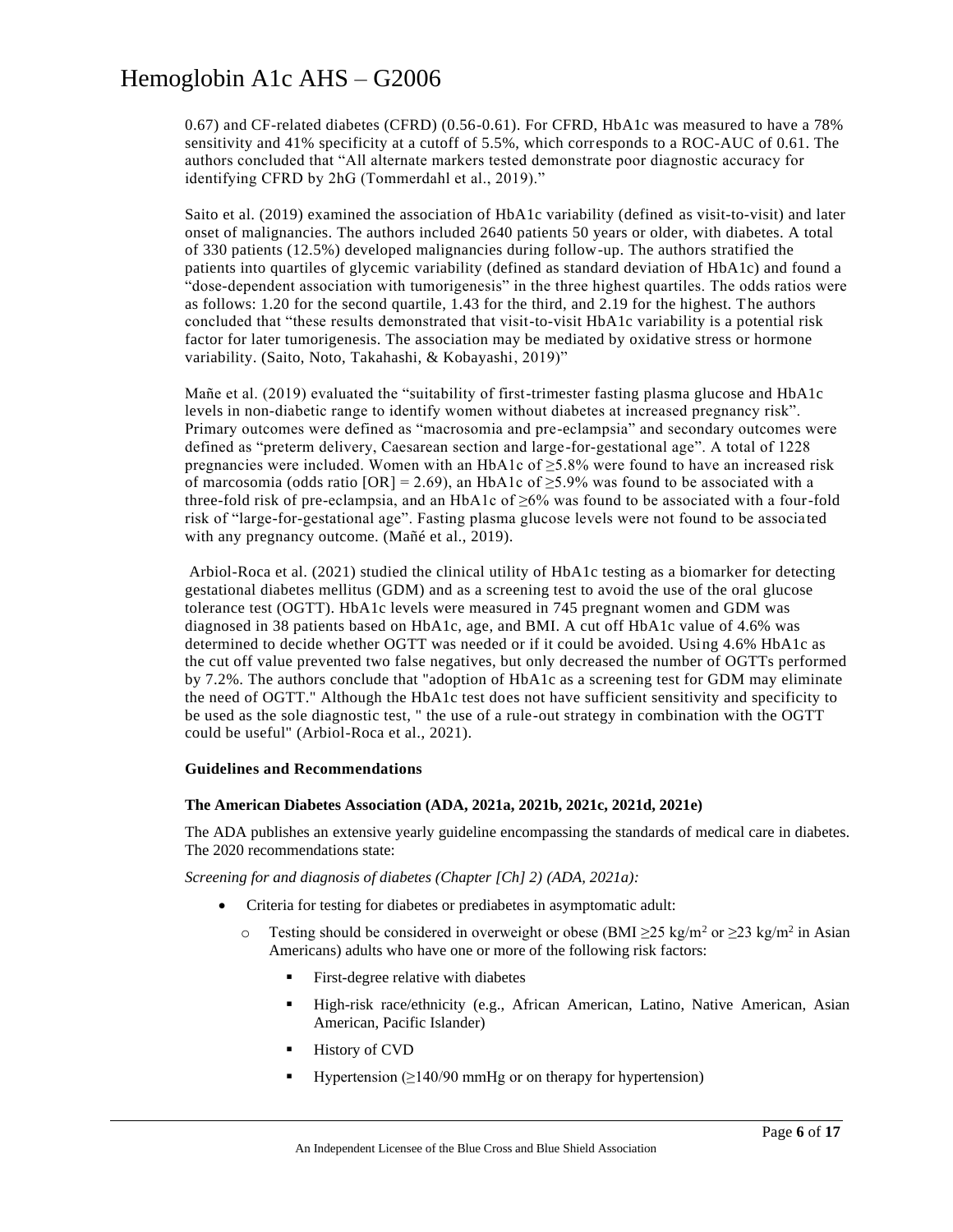- HDL cholesterol level  $\langle 35 \text{ mg/dL} (0.90 \text{ mmol/L})$  and/or a triglyceride level  $>250$ mg/dL  $(2.82$  mmol/L)
- Women with polycystic ovary syndrome
- **•** Physical inactivity
- **•** Other clinical conditions associated with insulin resistance (e.g., severe obesity, acanthosis nigricans)
- o Patients with prediabetes (A1c ≥5.7% [39 mmol/mol], IGT [impaired glucose tolerance], or IFG [impaired fasting glucose]) should be tested yearly.
- o Women who were diagnosed with GDM should have lifelong testing at least every 3 years.
- o For all other patients, testing should begin at age 45 years.
- o If results are normal, testing should be repeated at a minimum of 3-year intervals, with consideration of more frequent testing depending on initial results and risk status.
- o HIV
- Diabetes may be diagnosed based on plasma glucose criteria, either the fasting plasma glucose (FPG) or the 2-h plasma glucose (2-h PG) value after a 75-g oral glucose tolerance test (OGTT) or A1c criteria where A1c  $\geq 6.5\%$  (48 mmol/mol).
- "To avoid misdiagnosis or missed diagnosis, the A1c test should be performed using a method that is certified by the NGSP and standardized to the Diabetes Control and Complications Trial (DCCT) assay. Grade **B**"
- "Marked discordance between measured A1c and plasma glucose levels should raise the possibility of A1c assay interference due to hemoglobin variants (i.e., hemoglobinopathies) and consideration of using an assay without interference or plasma blood glucose criteria to diagnose diabetes. Grade **B**"
- "In conditions associated with an altered relationship between A1c and glycemia, such as sickle cell disease, pregnancy (second and third trimesters and the postpartum period), glucose-6-phosphate dehydrogenase deficiency, HIV, hemodialysis, recent blood loss or transfusion, or erythropoietin therapy, only plasma blood glucose criteria should be used to diagnose diabetes. Grade **B**"
- "To test for prediabetes and type 2 diabetes, fasting plasma glucose, 2-h plasma glucose during 75-g oral glucose tolerance test, and A1c are equally appropriate. Grade **B**"
- "A1c is not recommended as a screening test for cystic fibrosis–related diabetes. Grade **B**"
- "Beginning 5 years after the diagnosis of cystic fibrosis–related diabetes, annual monitoring for complications of diabetes is recommended."
- "Test for undiagnosed diabetes at the first prenatal visit in those with risk factors using standard diagnostic criteria."
- "A1C is not recommended for diagnosis of diabetes in children with cystic fibrosis or symptoms suggestive of acute onset of type 1 diabetes and only A1C assays without interference are appropriate for children with hemoglobinopathies, the ADA continues to recommend A1C for diagnosis of type 2 diabetes in this cohort (ungraded)"
- "Test for gestational diabetes mellitus at 24–28 weeks of gestation in pregnant women not previously known to have diabetes." (ADA, 2021a)

*For management of diabetes (Ch 2):*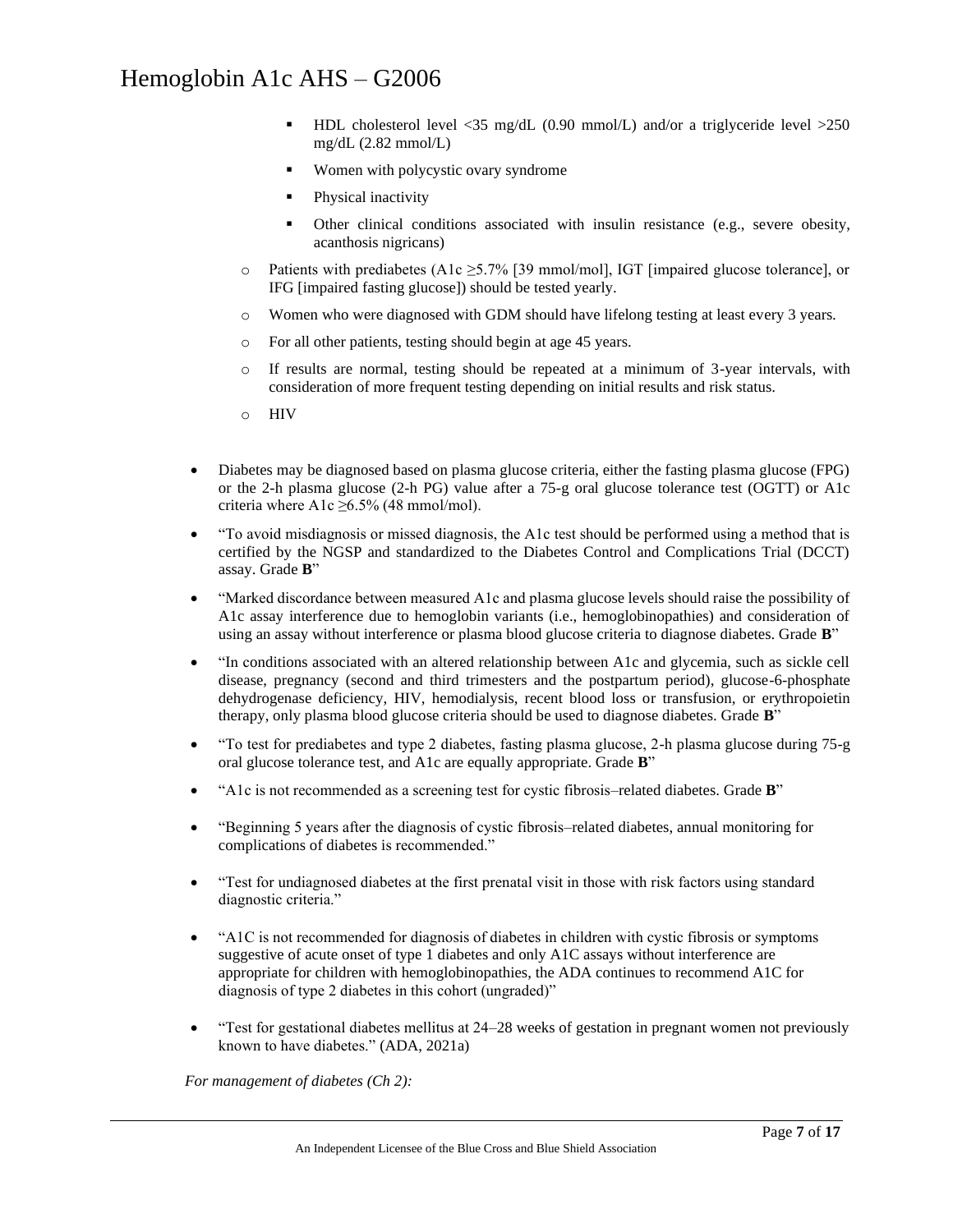"The A1c test should be performed using a method that is certified by the NGSP (www.ngsp.org) and standardized or traceable to the Diabetes Control and Complications Trial (DCCT) reference assay. Although point-of-care A1c assays may be NGSP certified or U.S. Food and Drug Administration approved for diagnosis, proficiency testing is not always mandated for performing the test. Therefore, point-of-care assays approved for diagnostic purposes should only be considered in settings licensed to perform moderateto-high complexity tests… point-of-care A1C assays may be more generally applied for assessment of glycemic control in the clinic (ADA, 2021a)."

#### *Comorbidities (Ch 4) (ADA, 2021b)*

"Individuals with HIV are at higher risk for developing prediabetes and diabetes on antiretroviral (ARV) therapies, so a screening protocol is recommended. The A1c test may underestimate glycemia in people with HIV; it is not recommended for diagnosis and may present challenges for monitoring." (ADA, 2021b)

### *Glycemic Targets (Ch 6) (ADA, 2021c)*

- "Assess glycemic status (A1C or other glycemic measurement) at least two times a year in patients who are meeting treatment goals (and who have stable glycemic control).
- "Assess glycemic status at least quarterly, and as needed, in patients whose therapy has recently changed and/or who are not meeting glycemic goals."
- "Point-of-care testing for A1c provides the opportunity for more timely treatment changes." (ADA, 2021c)

### *Children & Adolescents (Ch 13) (ADA, 2021d)*

The majority of patients diagnosed with autoimmune type 1 diabetes are under the age of 18. The recommendations concerning hemoglobin A1c for children and adolescents are as follows:

- o "Fasting plasma glucose, 2-h plasma glucose during a 75-g oral glucose tolerance test, and A1c can be used to test for prediabetes or diabetes in children and adolescents. Grade **B"**
- o "Although A1c is not recommended for diagnosis of diabetes in children with cystic fibrosis or symptoms suggestive of acute onset of type 1 diabetes and only A1c assays without interference are appropriate for children with hemoglobinopathies, ADA continues to recommend A1c for diagnosis of type 2 diabetes in this population (ungraded)"
- o "If tests are normal, repeat testing at a minimum of 3-year intervals **E**, or more frequently if BMI is increasing. **C"**
- $\circ$  "A1C goals must be individualized and reassessed over time. An A1C of <7% (53) mmol/mol) is appropriate for many children. **B**" (ADA, 2021d)
- Concerning screening of asymptomatic children and adolescents (under the age of 18 but after the onset of puberty or after 10 years of age, whichever occurs earlier) for type 2 diabetes or prediabetes, the ADA recommends the following (ADA, 2021d):
	- o Criteria: Consider testing in youth "who have [sic] overweight (≥85th percentile) or obesity (≥95th percentile) Grade **A**
	- o Plus, one or more additional risk factors based on the strength of their association with diabetes as indicated by evidence grades:
		- Maternal history of diabetes or GDM during the child's gestation-Grade **A**
		- Family history of type 2 diabetes in first- or second-degree relative-Grade **A**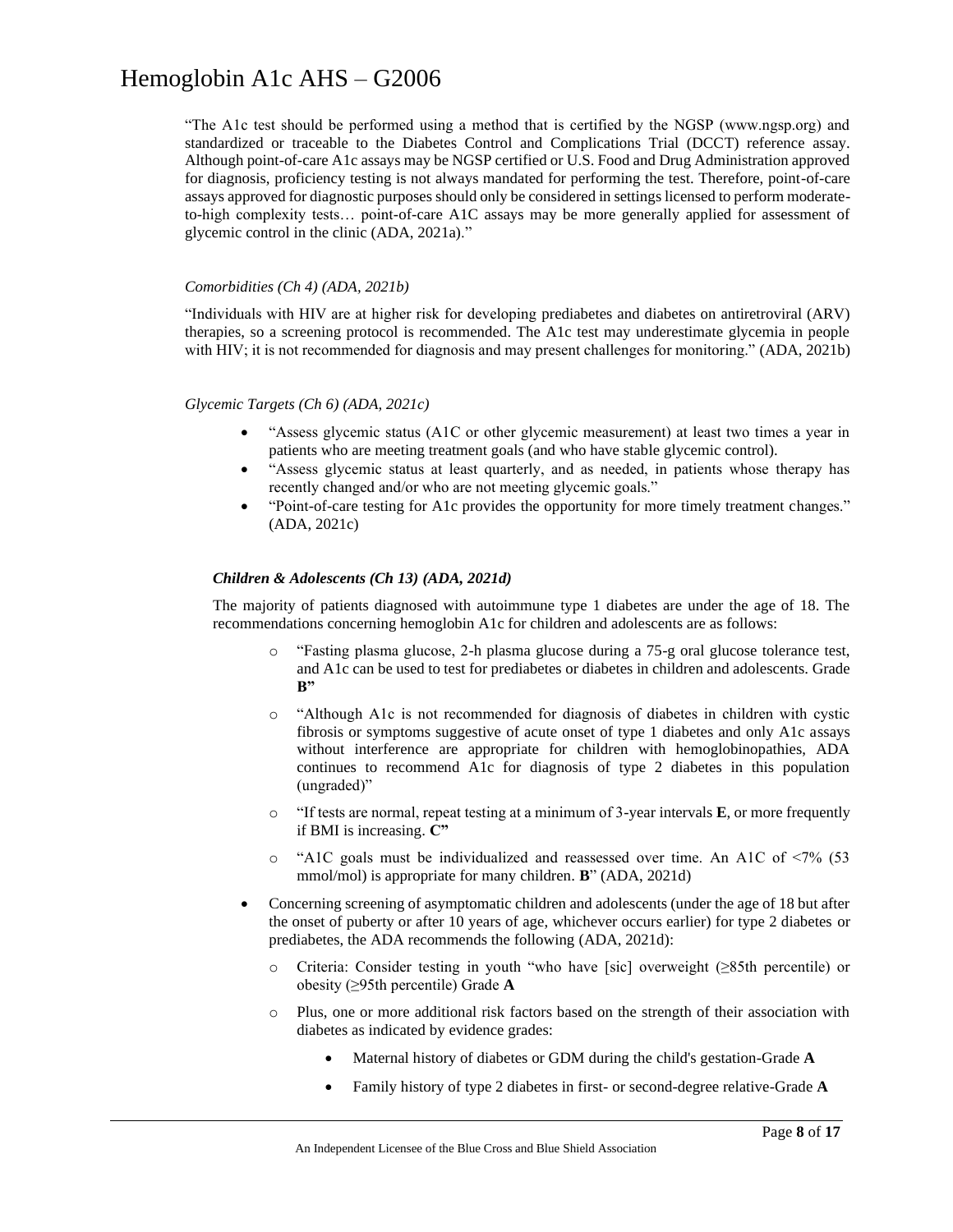- Race/ethnicity (Native American, African American, Latino, Asian American, Pacific Islander)-Grade **A**
- Signs of insulin resistance or conditions associated with insulin resistance (acanthosis nigricans, hypertension, dyslipidemia, polycystic ovary syndrome, or small-for-gestational-age birth weight)-Grade **B**

### *Pregnancy (Ch 14) (ADA, 2021e)*

- "…although A1c may be useful, it should be used as a secondary measure of glycemic control in pregnancy, after self-monitoring of blood glucose."
- "Due to increased red blood cell turnover, A1c is slightly lower in normal pregnancy than in normal nonpregnant women. Ideally, the A1c target in pregnancy is <6% (42 mmol/mol) if this can be achieved without significant hypoglycemia, but the target may be relaxed to <7% (53 mmol/mol) if necessary to prevent hypoglycemia"
- "Given the alteration in red blood cell kinetics during pregnancy and physiological changes in glycemic parameters, A1c levels may need "to be monitored more frequently than usual (e.g., monthly)."
- "The OGTT is recommended over A1C at  $4-12$  weeks postpartum because A1C may be persistently impacted (lowered) by the increased red blood cell turnover related to pregnancy, by blood loss at delivery, or by the preceding 3-month glucose profile. The OGTT is more sensitive at detecting glucose intolerance, including both prediabetes and diabetes."
- "Because GDM is associated with an increased lifetime maternal risk for diabetes estimated at 50–70% after 15–25 years, women should also be tested every 1–3 years thereafter if the 4– 12 weeks postpartum 75-g OGTT is normal. Ongoing evaluation may be performed with any recommended glycemic test (e.g., annual A1C, annual fasting plasma glucose, or triennial 75 g OGTT using nonpregnant thresholds)." (ADA, 2021e)

### **Diabetes Canada Committee (Committee, 2018)**

This Expert Committee published a comprehensive guideline on the prevention and management of diabetes. Relevant items, recommendations, and comments include:

- "Screen for type 2 diabetes using a fasting plasma glucose and/or glycated hemoglobin (A1C) every 3 years in individuals ≥40 years of age or in individuals at high risk on a risk calculator (33% chance of developing diabetes over 10 years)."
- "In the absence of evidence for interventions to prevent or delay type 1 diabetes, routine screening for type 1 diabetes is not recommended."
- "For most individuals with diabetes, A1C should be measured approximately every 3 months to ensure that glycemic goals are being met or maintained. In some circumstances, such as when significant changes are made to therapy, or during pregnancy, it is appropriate to check A1C more frequently. Testing at least every 6 months should be performed in adults during periods of treatment and healthy behavior stability when glycemic targets have been consistently achieved."
- A1C can be misleading in various medical conditions ("e.g. hemoglobinopathies, iron deficiency, hemolytic anemia, severe hepatic or renal disease") and should not be used for " diagnostic use in children and adolescents (as the sole diagnostic test), pregnant women as part of routine screening for gestational diabetes, those with cystic fibrosis or those with suspected type 1 diabetes"
- Diabetes "should" be diagnosed at a level of A1C  $\geq$ 6.5%. (Committee, 2018)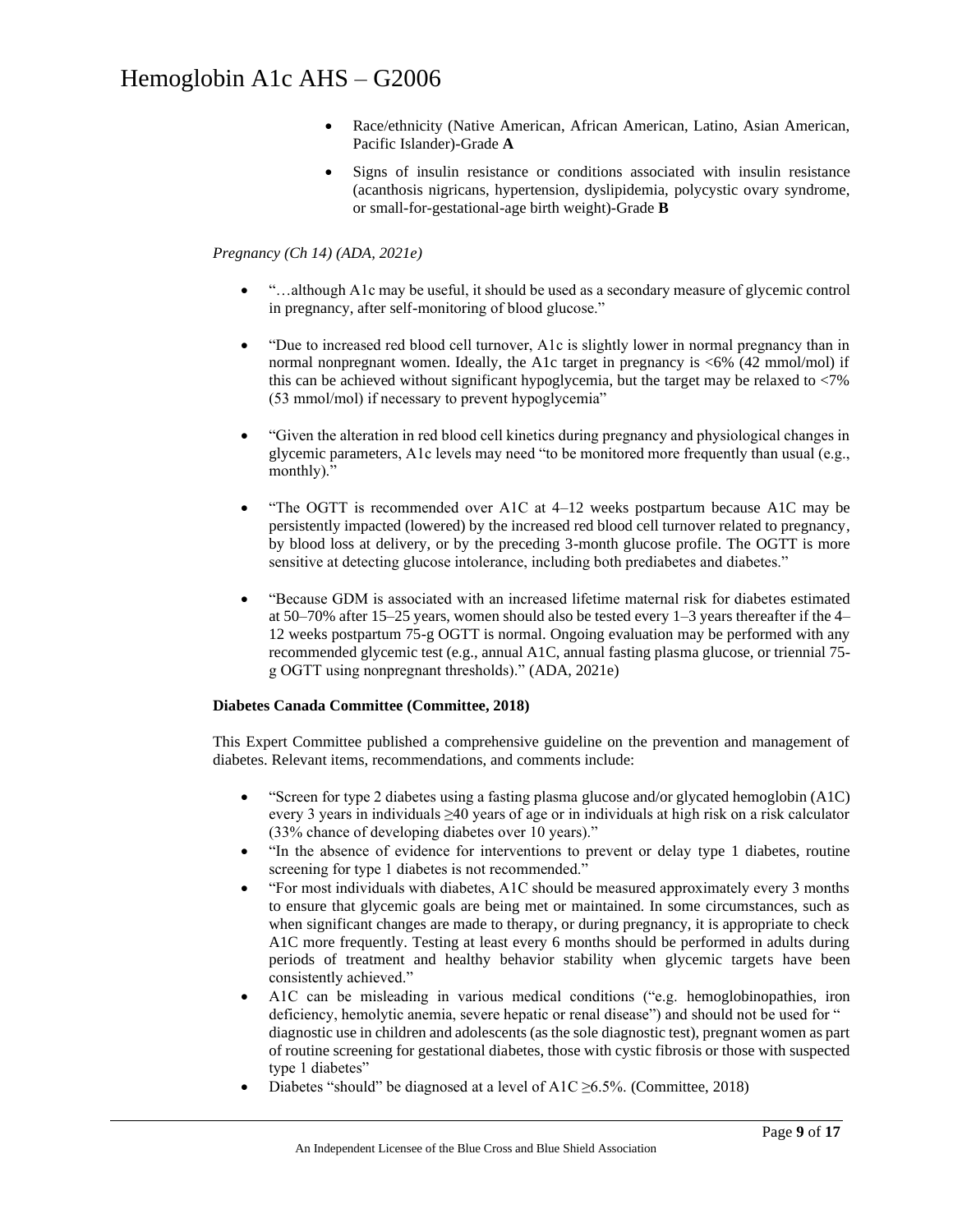#### **The American College of Physicians (ACP) (Qaseem et al., 2018)**

The ACP published guidelines (Qaseem et al., 2018) for glycemic control based on A1c which state:

Guidance Statement 1:

Clinicians should personalize goals for glycemic control in patients with type 2 diabetes on the basis of a discussion of benefits and harms of pharmacotherapy, patients' preferences, patients' general health and life expectancy, treatment burden, and costs of care.

Guidance Statement 2:

Clinicians should aim to achieve an  $HbA_{1c}$  level between 7% and 8% in most patients with type 2 diabetes.

Guidance Statement 3:

Clinicians should consider deintensifying pharmacologic therapy in patients with type 2 diabetes who achieve  $HbA_{1c}$  levels less than 6.5%.

#### **The United States Preventive Services Task Force (USPSTF, 2016)**

The USPSTF recommends screening overweight or obese adults ages 40-70 years for abnormal blood glucose, with a grade B recommendation. In it, they recommend hemoglobin A1c as one of the screening tests (USPSTF, 2016).

#### **World Health Organization (WHO) (WHO, 2016, 2020)**

The Global Report on Diabetes (WHO, 2016) states that: "Glycated haemoglobin (HbA1c) is the method of choice for monitoring glycaemic control in diabetes. An advantage of using HbA1c is that the patient does not need to be in a fasting state. Ideally it should be measured twice a year in people with type 2 diabetes and more frequently in those with type 1 diabetes. However, HbA1c testing is more costly than glucose measurement, and therefore less readily available. If HbA1c testing is not available, fasting or post-meal blood glucose is an acceptable substitute."

The WHO also published a "module" titled "Hearts-D: Diagnosis and Management of Type 2 Diabetes in 2020. In it, a testing algorithm for "treatment of type 2 diabetes mellitus with insulin" is included at the bottom. The algorithm calls for an HbA1c assessment to be performed "in 3 months" if the patient is stabilized as a result of the insulin treatment. (WHO, 2020)

#### **The National Academy of Clinical Biochemistry (NACB, 2011)**

The NACB guidelines (NACB, 2011) state:

- "Laboratories should use only Hb A1c assay methods that are certified by the National Glycohemoglobin Standardization Program (NGSP) as traceable to the DCCT reference. The manufacturers of Hb A1c assays should also show traceability to the IFCC reference method."
- "Laboratories that measure HbA1c should participate in a proficiency-testing program, such as the College of American Pathologists (CAP) HbA1c survey, that uses fresh blood samples with targets set by the NGSP Laboratory Network."
- "HbA1c testing should be performed at least biannually in all patients and quarterly for patients whose therapy has changed or who are not meeting treatment goals."
- "HbA1c may be used for the diagnosis of diabetes, with values >6.5% being diagnostic. An NGSP-certified method should be performed in an accredited laboratory. Analogous to its use in the management of diabetes, factors that interfere with or adversely affect the Hb A1c assay will preclude its use in diagnosis."
- "Point-of-care HbA1c assays are not sufficiently accurate to use for the diagnosis of diabetes."

#### **American Academy of Family Physicians (AAFP, 2016)**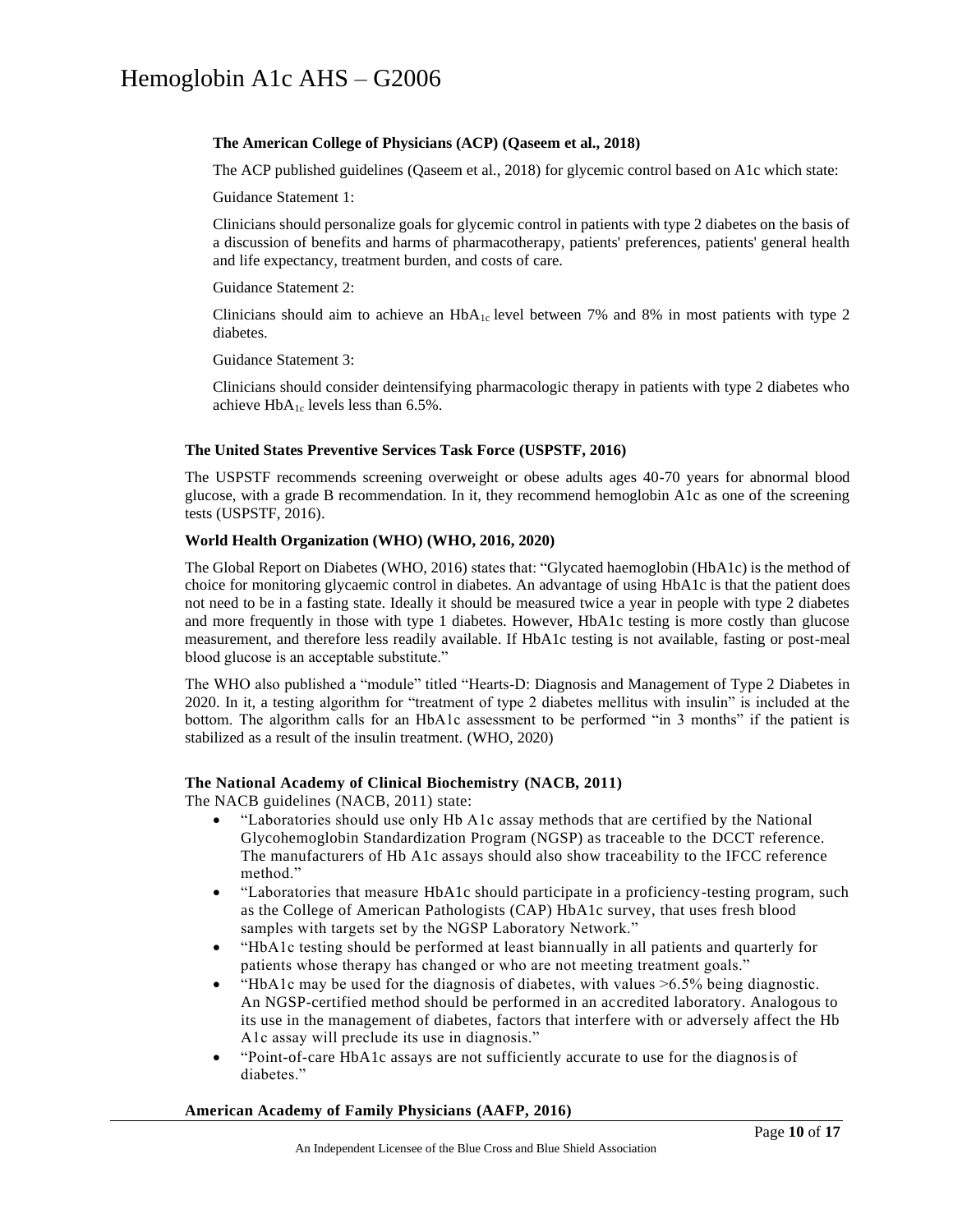The AAFP published the revised Summary of Recommendations for Clinical Preventive Services in 2016 that stated that "the AAFP recommends screening for abnormal blood glucose as part of cardiovascular risk assessment in adults aged 40 to 70 years who are overweight or obese. The AAFP noted that "glucose abnormalities can be detected by measuring HgbA1c, fasting plasma glucose, or oral glucose tolerance test. Abnormal results should be confirmed." The AAFP further stated that "there is limited evidence on the best rescreening interval for adults with normal results but screening every 3 years is a reasonable option."(AAFP, 2016)

**International Society for Pediatric and Adolescent Diabetes (ISPAD) (DiMeglio et al., 2018)** IPSAD published a comprehensive set of guidelines for "children, adolescents, and young adults with diabetes". Some relevant chapters and recommendations include:

#### *Chapter 5: Management of cystic fibrosis-related diabetes in children and adolescents*

IPSAD recommends against use of HbA1c as a screening test for cystic fibrosis-related diabetes (CFRD) and states that screening for CFRD should be performed with the 2-hour 75  $g$  (1.75 g/kg) OGTT instead. However, for patients already with CFRD, HbA1c measurement is recommended quarterly to guide insulin therapy decisions. (Moran et al., 2018)

*Chapter 8: Glycemic control targets and glucose monitoring for children, adolescents, and young adults with diabetes*

Although this guideline primarily focuses on glycemic targets for children with diabetes, a few relevant items are listed.

- IPSAD recommends hemoglobin A1c measurements "at least quarterly" for successful glycemic management.
- IPSAD also notes that fructosamine is used for "assessment of shorter periods of control than HbA1c" and "may be useful in monitoring glucose control in individuals with abnormal red cell survival time." (DiMeglio et al., 2018)

### **Endocrine Society (LeRoith et al., 2019)**

The Endocrine Society published this guideline regarding management of diabetes in older adults. In it, they recommend screening for prediabetes or diabetes every 2 years for patients 65 years or older. Fasting plasma glucose and/or HbA1c may be used. However, the Society does recommend caution when interpreting HbA1c results, as older patients are more likely to have conditions that alter red blood cell turnover. (LeRoith et al., 2019)

#### **National Institute for Health and Care Excellence (NICE, 2020)**

NICE published an update to their guideline on diabetes management. In it, they make the following recommendations:

- "In adults with type 2 diabetes, measure HbA1c levels at: 3–6-monthly intervals (tailored to individual needs), until the HbA1c is stable on unchanging therapy and 6-monthly intervals once the HbA1c level and blood glucose lowering therapy are stable."
- "If HbA1c monitoring is invalid because of disturbed erythrocyte turnover or abnormal haemoglobin type, estimate trends in blood glucose control using one of the following: qualitycontrolled plasma glucose profiles, total glycated haemoglobin estimation (if abnormal haemoglobins) [or] fructosamine estimation." (NICE, 2020)

### **American Association of Clinical Endocrinologists/American College of**

**Endocrinology (AACE/ACE) (Garber et al., 2015; Garber et al., 2019)**

The 2019 Consensus statement from the AACE/ACE on the Management of Type 2 Diabetes states: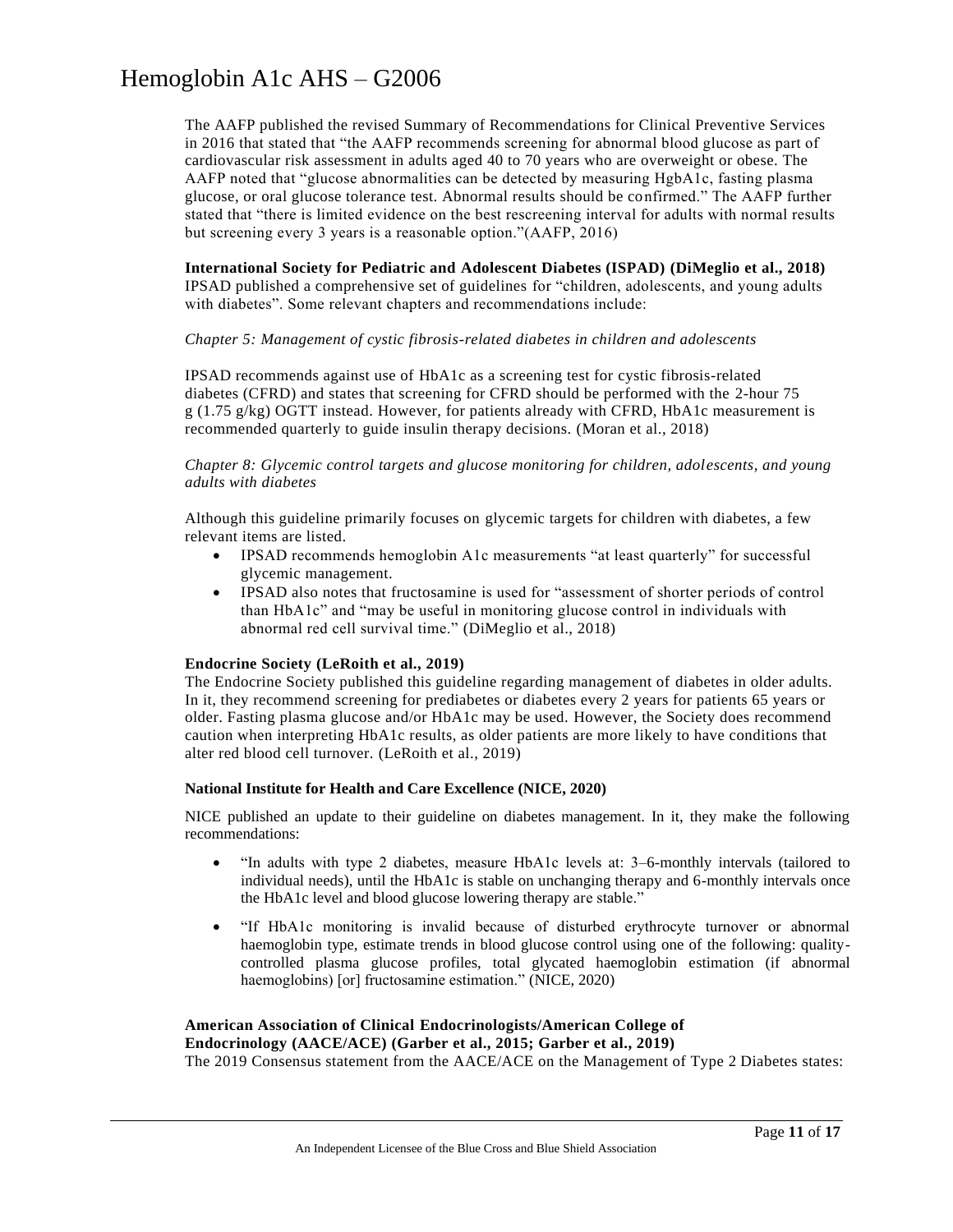- The hemoglobin A1c (A1c) target should be individualized based on numerous factors such as age, life expectancy, comorbid conditions, duration of diabetes, risk of hypoglycemia or adverse consequences from hypoglycemia, patient motivation, and adherence.
- An A1c level of  $\leq 6.5\%$  is considered optimal if it can be achieved in a safe and affordable manner, but higher targets may be appropriate for certain individuals and may change for a given individual over time.
- Therapy must be evaluated frequently (e.g., every 3 months) until stable using multiple criteria, including A1c, SMBG records (fasting and postprandial) or continuous glucose monitoring tracings, documented and suspected hypoglycemia events, lipid and BP values, adverse events (weight gain, fluid retention, hepatic or renal impairment, or CVD), comorbidities, other relevant laboratory data, concomitant drug administration, complications of diabetes, and psychosocial factors affecting patient care. Less frequent monitoring is acceptable once targets are achieved (Garber et al., 2019)

#### **Kidney Disease: Improving Global Outcomes (KDIGO) Diabetes Working Group (de Boer et al., 2020)**

KDIGO published recommendations on diabetes and chronic kidney disease (CKD). They recommend using HbA1c to monitor diabetic and CKD patients twice a year or as often as 4 times a year if glycemic target is not met or a change is made in therapy. KDIGO advises that "accuracy and precision of HbA1c measurement declines with advanced CKD, particularly among patients treated by dialysis, in whom HbA1c measurements have low reliability." They also recommend an "individualized HbA1c target ranging from <6.5% to <8.0% in patients with diabetes and CKD not treated with dialysis" (de Boer et al., 2020).

### **State and Federal Regulations, as applicable**

A search for "Hemoglobin A1c" on the FDA website yielded 42 results on July 5, 2021 (FDA, 2021). Additionally, many labs have developed specific tests that they must validate and perform in house. These laboratory-developed tests (LDTs) are regulated by the Centers for Medicare and Medicaid (CMS) as highcomplexity tests under the Clinical Laboratory Improvement Amendments of 1988 (CLIA '88). As an LDT, the U. S. Food and Drug Administration has not approved or cleared this test; however, FDA clearance or approval is not currently required for clinical use.

### **Billing/Coding/Physician Documentation Information**

This policy may apply to the following codes. Inclusion of a code in this section does not guarantee that it will be reimbursed. For further information on reimbursement guidelines, please see Administrative Policies on the Blue Cross Blue Shield of North Carolina web site at www.bcbsnc.com. They are listed in the Category Search on the Medical Policy search page.

*Applicable service codes: 82985, 83036, 83037*

BCBSNC may request medical records for determination of medical necessity. When medical records are requested, letters of support and/or explanation are often useful, but are not sufficient documentation unless all specific information needed to make a medical necessity determination is included.

### **Scientific Background and Reference Sources**

AAFP. (2016). Screening for Abnormal Blood Glucose and Type 2 Diabetes Mellitus: Recommendation Statement. *Am Fam Physician, 93*(2), Online.

ADA. (2010). Diagnosis and classification of diabetes mellitus. *Diabetes Care, 33 Suppl 1*, S62-69. doi:10.2337/dc10-S062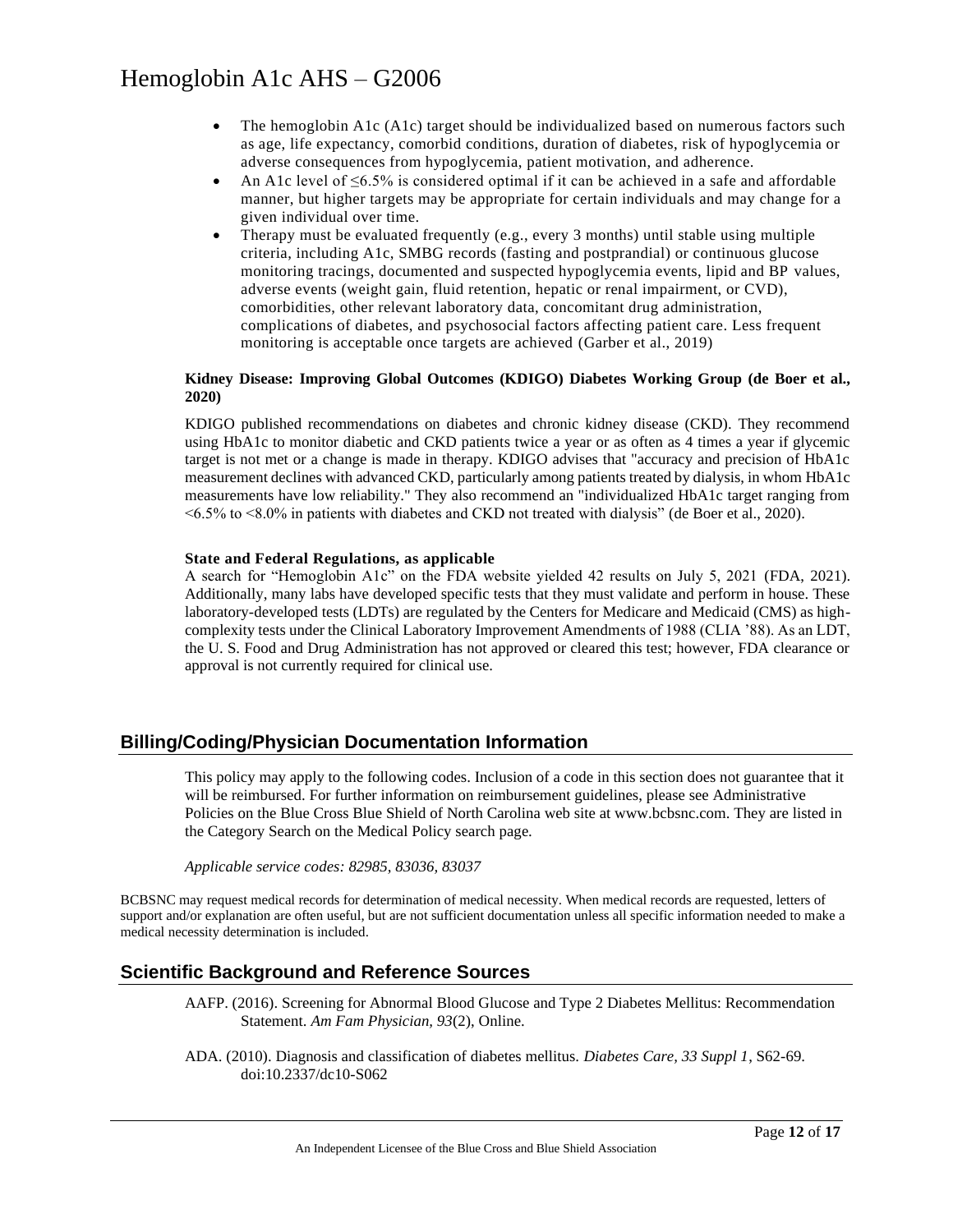- ADA. (2017). Statistics About Diabetes. Retrieved from <https://www.diabetes.org/resources/statistics/statistics-about-diabetes>
- ADA. (2021a). 2. Classification and Diagnosis of Diabetes: Standards of Medical Care in Diabetes— 2021. *Diabetes Care, 43*(Supplement 1), S14. doi:10.2337/dc20-S002
- ADA. (2021b). 4. Comprehensive Medical Evaluation and Assessment of Comorbidities: Standards of Medical Care in Diabetes—2021. *Diabetes Care, 43*(Supplement 1), S37. doi:10.2337/dc20- S004
- ADA. (2021c). 6. Glycemic Targets: Standards of Medical Care in Diabetes—2021. *Diabetes Care, 43*(Supplement 1), S66. doi:10.2337/dc20-S006
- ADA. (2021d). 13. Children and Adolescents: Standards of Medical Care in Diabetes−2021. *Diabetes Care, 43*(Supplement 1), S163. doi:10.2337/dc20-S013
- ADA. (2021e). 14. Management of Diabetes in Pregnancy: Standards of Medical Care in Diabetes—2021. *Diabetes Care, 43*(Supplement 1), S183. doi:10.2337/dc20-S014
- Al-Badri, A., Hashmath, Z., Oldland, G. H., Miller, R., Javaid, K., Syed, A. A., . . . Chirinos, J. A. (2018). Poor Glycemic Control Is Associated With Increased Extracellular Volume Fraction in Diabetes. *Diabetes Care*. doi:10.2337/dc18-0324
- Al Mansari, A., Obeid, Y., Islam, N., Fariduddin, M., Hassoun, A., Djaballah, K., . . . Chaudhury, T. (2018). GOAL study: clinical and non-clinical predictive factors for achieving glycemic control in people with type 2 diabetes in real clinical practice. *BMJ Open Diabetes Res Care, 6*(1), e000519. doi:10.1136/bmjdrc-2018-000519
- Arbiol-Roca, A., Pérez-Hernández, E. A., Aisa-Abdellaoui, N., Valls-Guallar, T., Gálvez-Carmona, F., Mariano-Serrano, E., ... Ruiz-Morer, M. R. (2021). The utility HBA1c test as a screening biomarker for detecting gestational diabetes mellitus. *Clinical Biochemistry, 90*, 58-61. doi[:https://doi.org/10.1016/j.clinbiochem.2021.01.002](https://doi.org/10.1016/j.clinbiochem.2021.01.002)
- CDC. (2020). National Diabetes Statistics Report 2020 Estimates of Diabetes and Its Burden in the United States. Retrieved from [https://www.cdc.gov/diabetes/pdfs/data/statistics/national-diabetes](https://www.cdc.gov/diabetes/pdfs/data/statistics/national-diabetes-statistics-report.pdf)[statistics-report.pdf](https://www.cdc.gov/diabetes/pdfs/data/statistics/national-diabetes-statistics-report.pdf)
- Committee, D. C. C. P. G. E. (2018). *Diabetes Canada 2018 Clinical Practice Guidelines for the Prevention and Management of Diabetes in Canada.* Retrieved from <http://guidelines.diabetes.ca/docs/CPG-2018-full-EN.pdf>
- Cowie, C. C., Rust, K. F., Byrd-Holt, D. D., Gregg, E. W., Ford, E. S., Geiss, L. S., . . . Fradkin, J. E. (2010). Prevalence of Diabetes and High Risk for Diabetes Using A1C Criteria in the U.S. Population in 1988–2006. *Diabetes Care, 33*(3), 562. doi:10.2337/dc09-1524
- de Boer, I. H., Caramori, M. L., Chan, J. C. N., Heerspink, H. J. L., Hurst, C., Khunti, K., . . . Rossing, P. (2020). KDIGO 2020 Clinical Practice Guideline for Diabetes Management in Chronic Kidney Disease. *Kidney International, 98*(4), S1-S115. doi:10.1016/j.kint.2020.06.019
- DiMeglio, L. A., Acerini, C. L., Codner, E., Craig, M. E., Hofer, S. E., Pillay, K., & Maahs, D. M. (2018). ISPAD Clinical Practice Consensus Guidelines 2018: Glycemic control targets and glucose monitoring for children, adolescents, and young adults with diabetes. *Pediatr Diabetes, 19 Suppl 27*, 105-114. doi:10.1111/pedi.12737
- FDA. (2021). Devices@FDA. Retrieved from <https://www.accessdata.fda.gov/scripts/cdrh/devicesatfda/index.cfm>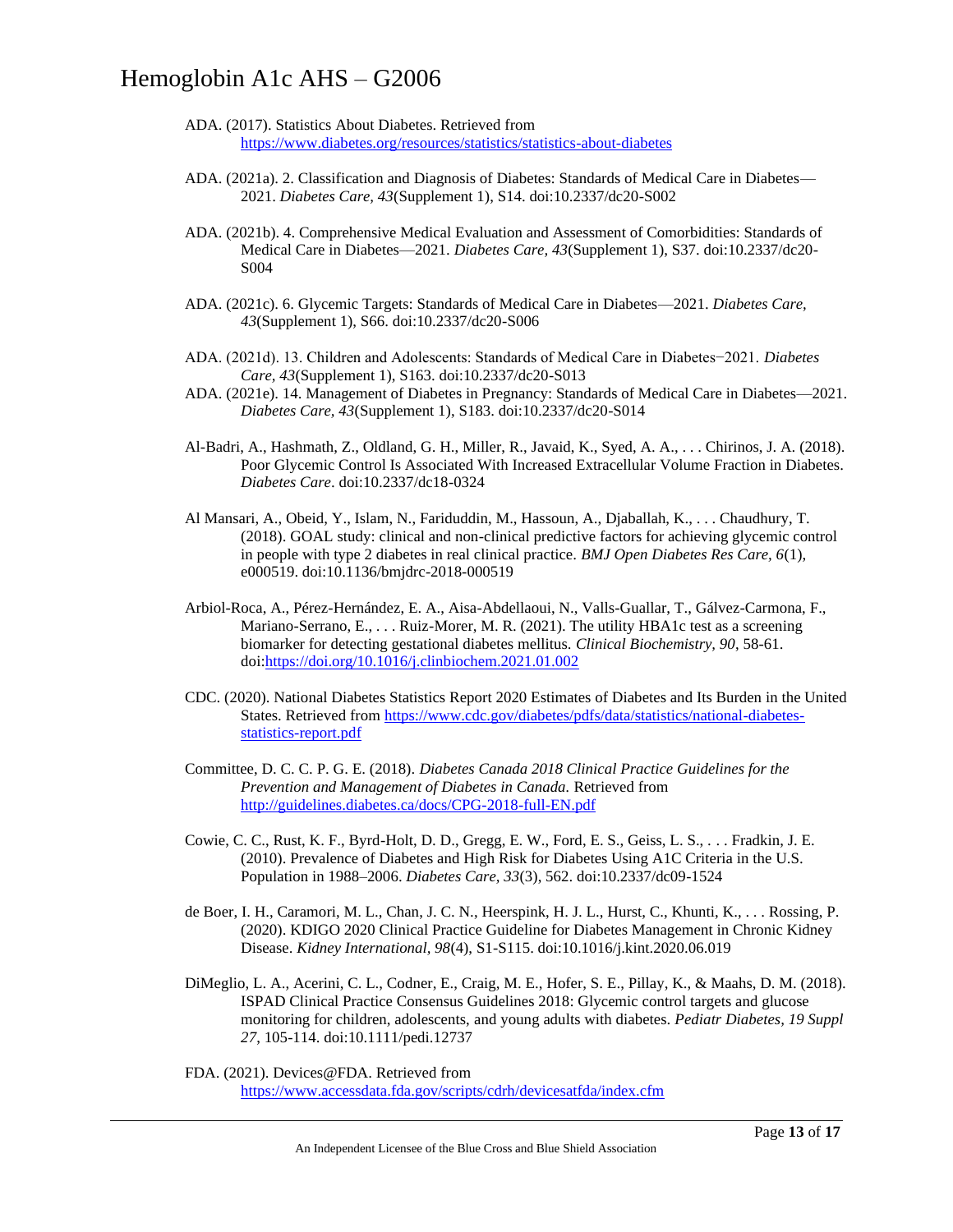- Gambino, R. (2007). Glucose: a simple molecule that is not simple to quantify. *Clin Chem, 53*(12), 2040- 2041. doi:10.1373/clinchem.2007.094466
- Garber, A. J., Abrahamson, M. J., Barzilay, J. I., Blonde, L., Bloomgarden, Z. T., Bush, M. A., . . . Davidson, M. H. (2015). AACE/ACE comprehensive diabetes management algorithm 2015. *Endocr Pract, 21*(4), 438-447. doi:10.4158/ep15693.cs
- Garber, A. J., Abrahamson, M. J., Barzilay, J. I., Blonde, L., Bloomgarden, Z. T., Bush, M. A., ... Umpierrez, G. E. (2019). CONSENSUS STATEMENT BY THE AMERICAN ASSOCIATION OF CLINICAL ENDOCRINOLOGISTS AND AMERICAN COLLEGE OF ENDOCRINOLOGY ON THE COMPREHENSIVE TYPE 2 DIABETES MANAGEMENT ALGORITHM - 2019 EXECUTIVE SUMMARY. *Endocr Pract, 25*(1), 69-100. doi:10.4158/cs-2018-0535
- Goodney, P. P., Newhall, K. A., Bekelis, K., Gottlieb, D., Comi, R., Chaudrain, S., . . . Skinner, J. S. (2016). Consistency of Hemoglobin A1c Testing and Cardiovascular Outcomes in Medicare Patients With Diabetes. *J Am Heart Assoc, 5*(8). doi:10.1161/jaha.116.003566
- Gu, J., Pan, J. A., Fan, Y. Q., Zhang, H. L., Zhang, J. F., & Wang, C. Q. (2018). Prognostic impact of HbA1c variability on long-term outcomes in patients with heart failure and type 2 diabetes mellitus. *Cardiovasc Diabetol, 17*(1), 96. doi:10.1186/s12933-018-0739-3
- Hanssen, K. F., Bangstad, H. J., Brinchmann-Hansen, O., & Dahl-Jorgensen, K. (1992). Blood glucose control and diabetic microvascular complications: long-term effects of near-normoglycaemia. *Diabet Med, 9*(8), 697-705. Retrieved fro[m http://dx.doi.org/](http://dx.doi.org/)
- Hoelzel, W., Weykamp, C., Jeppsson, J. O., Miedema, K., Barr, J. R., Goodall, I., . . . Wiedmeyer, H. M. (2004). IFCC reference system for measurement of hemoglobin A1c in human blood and the national standardization schemes in the United States, Japan, and Sweden: a method-comparison study. *Clin Chem, 50*(1), 166-174. doi:10.1373/clinchem.2003.024802
- IEC. (2009). International Expert Committee report on the role of the A1C assay in the diagnosis of diabetes. *Diabetes Care, 32*(7), 1327-1334. doi:10.2337/dc09-9033
- Inzucchi, S., Lupsa, Beatrice. (2021). Clinical presentation and diagnosis of diabetes mellitus in adults UpToDate. Retrieved from [https://www.uptodate.com/contents/clinical-presentation-and](https://www.uptodate.com/contents/clinical-presentation-and-diagnosis-of-diabetes-mellitus-in-adults?source=search_result&search=a1c&selectedTitle=5~150)[diagnosis-of-diabetes-mellitus-in](https://www.uptodate.com/contents/clinical-presentation-and-diagnosis-of-diabetes-mellitus-in-adults?source=search_result&search=a1c&selectedTitle=5~150)[adults?source=search\\_result&search=a1c&selectedTitle=5~150.](https://www.uptodate.com/contents/clinical-presentation-and-diagnosis-of-diabetes-mellitus-in-adults?source=search_result&search=a1c&selectedTitle=5~150) [https://www.uptodate.com/contents/clinical-presentation-and-diagnosis-of-diabetes-mellitus-in](https://www.uptodate.com/contents/clinical-presentation-and-diagnosis-of-diabetes-mellitus-in-adults?source=search_result&search=a1c&selectedTitle=5~150)[adults?source=search\\_result&search=a1c&selectedTitle=5~150](https://www.uptodate.com/contents/clinical-presentation-and-diagnosis-of-diabetes-mellitus-in-adults?source=search_result&search=a1c&selectedTitle=5~150)
- Kanyal Butola, L., Ambad, R., Kanyal, D., & Vagga, A. (2021). Glycated Haemoglobin-Recent Developments and Review on Non-Glycemic Variables.
- LeRoith, D., Biessels, G. J., Braithwaite, S. S., Casanueva, F. F., Draznin, B., Halter, J. B., . . . Sinclair, A. J. (2019). Treatment of Diabetes in Older Adults: An Endocrine Society\* Clinical Practice Guideline. *The Journal of Clinical Endocrinology & Metabolism, 104*(5), 1520-1574. doi:10.1210/jc.2019-00198
- Ludvigsson, J. F., Neovius, M., Söderling, J., Gudbjörnsdottir, S., Svensson, A. M., Franzén, S., . . . Pasternak, B. (2019). Maternal Glycemic Control in Type 1 Diabetes and the Risk for Preterm Birth: A Population-Based Cohort Study. *Ann Intern Med, 170*(10), 691-701. doi:10.7326/m18- 1974
- Malkani, S., & Mordes, J. P. (2011). The implications of using Hemoglobin A1C for diagnosing Diabetes Mellitus. *Am J Med, 124*(5), 395-401. doi:10.1016/j.amjmed.2010.11.025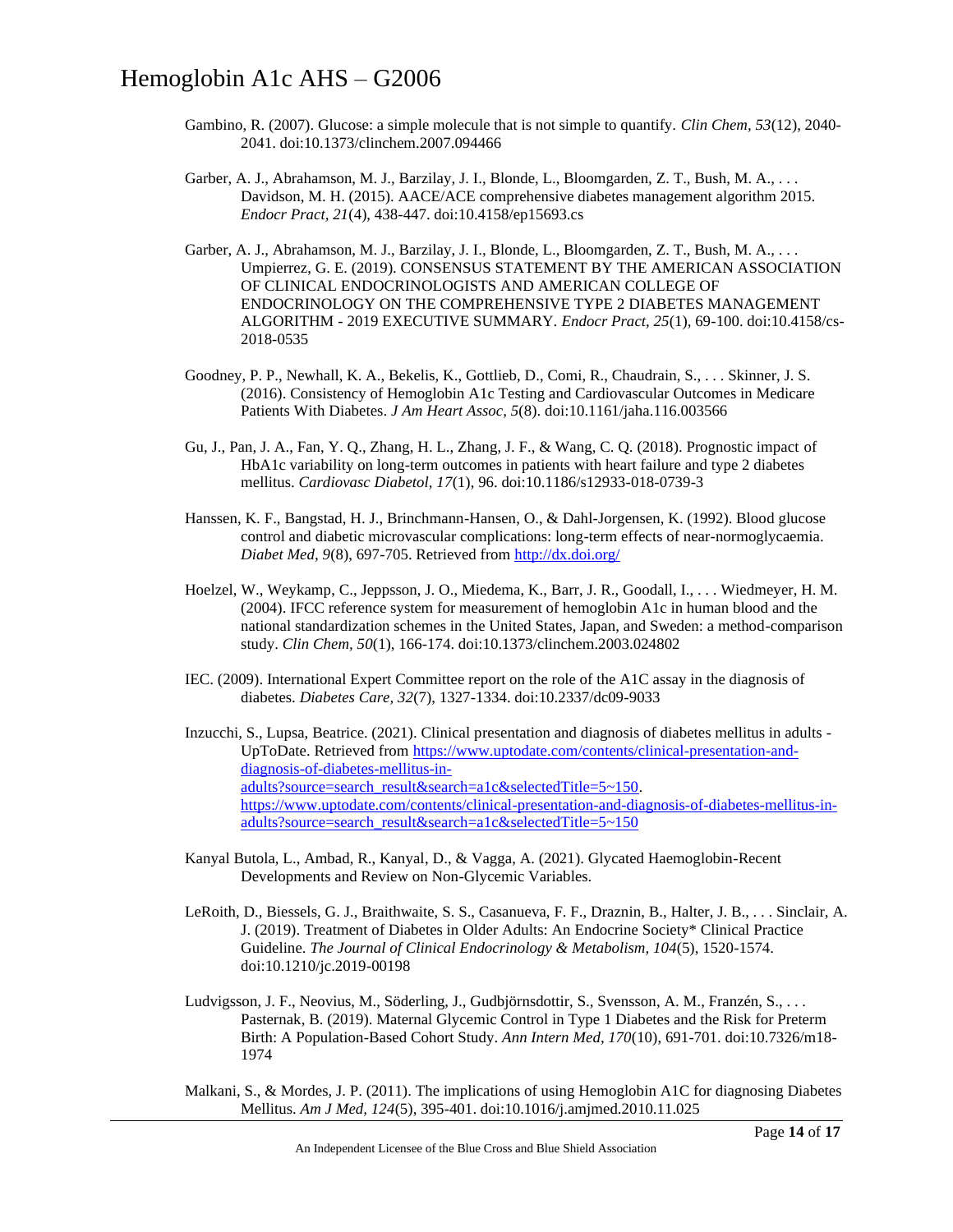- Mamtora, S., Maghsoudlou, P., Hasan, H., Zhang, W., & El-Ashry, M. (2021). Assessing the Clinical Utility of Point of Care HbA1c in the Ophthalmology Outpatient Setting. *Clinical ophthalmology (Auckland, N.Z.), 15*, 41-47. doi:10.2147/OPTH.S287531
- Mañé, L., Flores-Le Roux, J. A., Pedro-Botet, J., Gortazar, L., Chillarón, J. J., Llauradó, G., . . . Benaiges, D. (2019). Is fasting plasma glucose in early pregnancy a better predictor of adverse obstetric outcomes than glycated haemoglobin? *Eur J Obstet Gynecol Reprod Biol, 234*, 79-84. doi:10.1016/j.ejogrb.2018.12.036
- McCulloch, D. (2020). Estimation of blood glucose control in diabetes mellitus UpToDate. Retrieved fro[m https://www.uptodate.com/contents/estimation-of-blood-glucose-control-in-diabetes](https://www.uptodate.com/contents/estimation-of-blood-glucose-control-in-diabetes-mellitus?source=see_link§ionName=Glycated%20hemoglobin&anchor=H3#H3)[mellitus?source=see\\_link&sectionName=Glycated%20hemoglobin&anchor=H3#H3.](https://www.uptodate.com/contents/estimation-of-blood-glucose-control-in-diabetes-mellitus?source=see_link§ionName=Glycated%20hemoglobin&anchor=H3#H3) [https://www.uptodate.com/contents/estimation-of-blood-glucose-control-in-diabetes](https://www.uptodate.com/contents/estimation-of-blood-glucose-control-in-diabetes-mellitus?source=see_link§ionName=Glycated%20hemoglobin&anchor=H3#H3)[mellitus?source=see\\_link&sectionName=Glycated%20hemoglobin&anchor=H3#H3](https://www.uptodate.com/contents/estimation-of-blood-glucose-control-in-diabetes-mellitus?source=see_link§ionName=Glycated%20hemoglobin&anchor=H3#H3)
- Miller, W. G., Myers, G. L., Ashwood, E. R., Killeen, A. A., Wang, E., Ehlers, G. W., . . . Toth, A. (2008). State of the art in trueness and interlaboratory harmonization for 10 analytes in general clinical chemistry. *Arch Pathol Lab Med, 132*(5), 838-846. doi:10.1043/1543- 2165(2008)132[838:sotait]2.0.co;2
- Mitsios, J. P., Ekinci, E. I., Mitsios, G. P., Churilov, L., & Thijs, V. (2018). Relationship Between Glycated Hemoglobin and Stroke Risk: A Systematic Review and Meta-Analysis. *J Am Heart Assoc, 7*(11). doi:10.1161/jaha.117.007858
- Moran, A., Pillay, K., Becker, D., Granados, A., Hameed, S., & Acerini, C. L. (2018). ISPAD Clinical Practice Consensus Guidelines 2018: Management of cystic fibrosis-related diabetes in children and adolescents. *Pediatr Diabetes, 19 Suppl 27*, 64-74. doi:10.1111/pedi.12732
- NACB. (2011). Guidelines and Recommendations for Laboratory Analysis in the Diagnosis and Management of Diabetes Mellitus. In D. Sacks (Ed.), *LABORATORY MEDICINE PRACTICE GUIDELINES*. Retrieved from [https://www.aacc.org/science-and-practice/practice](https://www.aacc.org/science-and-practice/practice-guidelines/diabetes-mellitus)[guidelines/diabetes-mellitus](https://www.aacc.org/science-and-practice/practice-guidelines/diabetes-mellitus)
- Nathan, D. M., Singer, D. E., Hurxthal, K., & Goodson, J. D. (1984). The clinical information value of the glycosylated hemoglobin assay. *N Engl J Med, 310*(6), 341-346. doi:10.1056/nejm198402093100602
- NGSP. (2019, 06/2019). College of American Pathologists (CAP) GH5 Survey Data: . Retrieved from <http://www.ngsp.org/CAP/CAP19a.pdf>
- NICE. (2020). Type 2 diabetes in adults: management. Retrieved from <https://www.nice.org.uk/guidance/ng28/chapter/1-Recommendations>
- Petersen, P. H., Jorgensen, L. G., Brandslund, I., De Fine Olivarius, N., & Stahl, M. (2005). Consequences of bias and imprecision in measurements of glucose and hba1c for the diagnosis and prognosis of diabetes mellitus. *Scand J Clin Lab Invest Suppl, 240*, 51-60. doi:10.1080/00365510500236135
- Qaseem, A., Wilt, T. J., Kansagara, D., Horwitch, C., Barry, M. J., & Forciea, M. A. (2018). Hemoglobin A1c Targets for Glycemic Control With Pharmacologic Therapy for Nonpregnant Adults With Type 2 Diabetes Mellitus: A Guidance Statement Update From the American College of Physicians. *Ann Intern Med, 168*(8), 569-576. doi:10.7326/m17-0939
- Rohlfing, C., Wiedmeyer, H. M., Little, R., Grotz, V. L., Tennill, A., England, J., . . . Goldstein, D. (2002). Biological variation of glycohemoglobin. *Clin Chem, 48*(7), 1116-1118. Retrieved from <http://dx.doi.org/>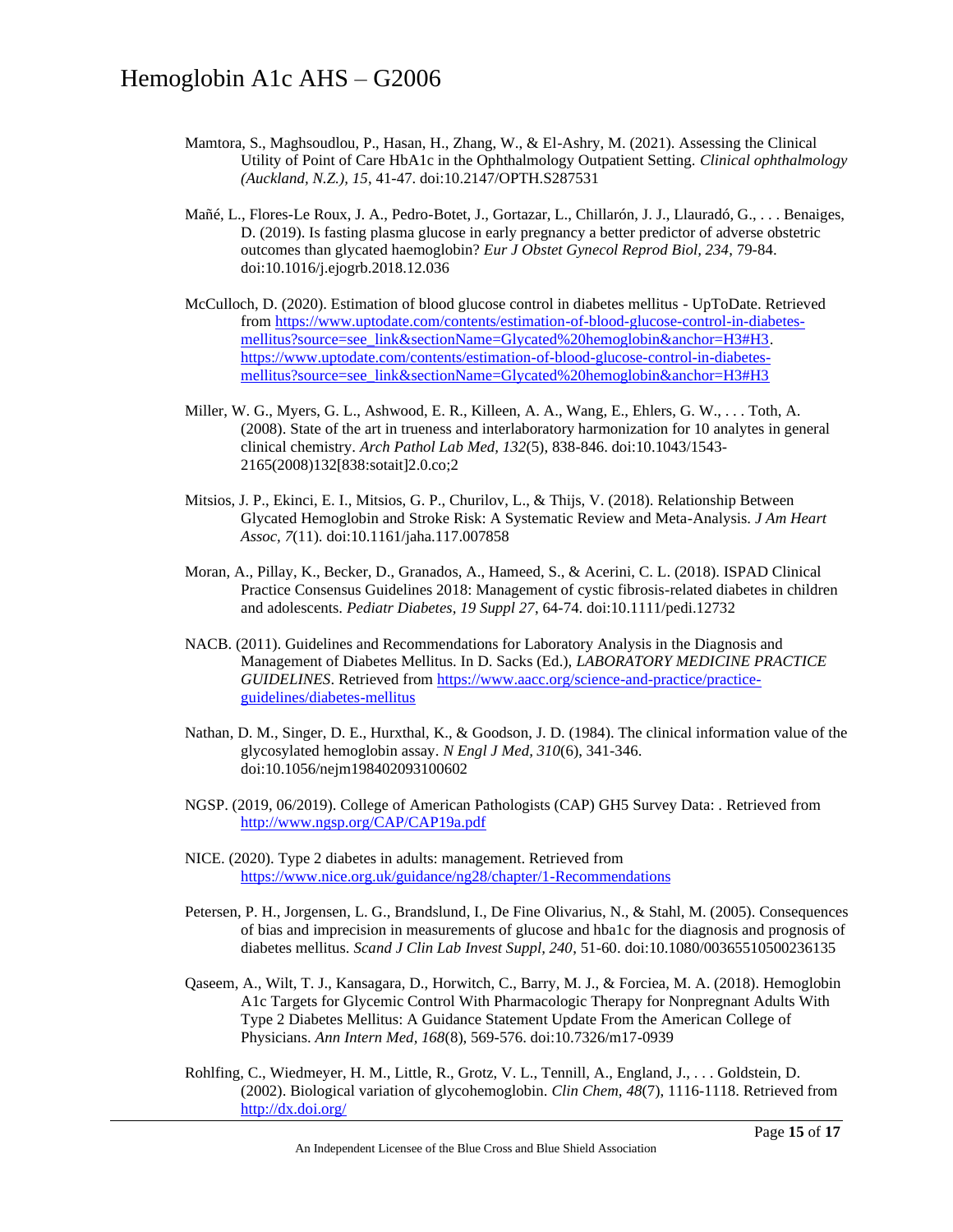- Saito, Y., Noto, H., Takahashi, O., & Kobayashi, D. (2019). Visit-to-Visit Hemoglobin A1c Variability Is Associated With Later Cancer Development in Patients With Diabetes Mellitus. *Cancer J, 25*(4), 237-240. doi:10.1097/ppo.0000000000000387
- Selvin, E., Crainiceanu, C. M., Brancati, F. L., & Coresh, J. (2007). Short-term variability in measures of glycemia and implications for the classification of diabetes. *Arch Intern Med, 167*(14), 1545- 1551. doi:10.1001/archinte.167.14.1545
- Skyler, J. S., Bakris, G. L., Bonifacio, E., Darsow, T., Eckel, R. H., Groop, L., . . . Ratner, R. E. (2017). Differentiation of Diabetes by Pathophysiology, Natural History, and Prognosis. *Diabetes, 66*(2), 241-255. doi:10.2337/db16-0806
- Tommerdahl, K. L., Brinton, J. T., Vigers, T., Nadeau, K. J., Zeitler, P. S., & Chan, C. L. (2019). Screening for cystic fibrosis-related diabetes and prediabetes: Evaluating 1,5-anhydroglucitol, fructosamine, glycated albumin, and hemoglobin A1c. *Pediatr Diabetes, 20*(8), 1080-1086. doi:10.1111/pedi.12914
- USPSTF. (2016). Screening for Abnormal Blood Glucose and Type 2 Diabetes Mellitus: Recommendation Statement. *Am Fam Physician, 93*(2), Online.
- van 't Riet, E., Alssema, M., Rijkelijkhuizen, J. M., Kostense, P. J., Nijpels, G., & Dekker, J. M. (2010). Relationship between A1C and glucose levels in the general Dutch population: the new Hoorn study. *Diabetes Care, 33*(1), 61-66. doi:10.2337/dc09-0677
- Weykamp, C., John, W. G., Mosca, A., Hoshino, T., Little, R., Jeppsson, J. O., . . . Siebelder, C. (2008). The IFCC Reference Measurement System for HbA1c: a 6-year progress report. *Clin Chem, 54*(2), 240-248. doi:10.1373/clinchem.2007.097402
- WHO. (2016). *Global Report on Diabetes*. Retrieved fro[m http://www.who.int/diabetes/global-report/en/](http://www.who.int/diabetes/global-report/en/)
- WHO. (2020). Diagnosis and Management of Type 2 Diabetes. Retrieved from <https://www.who.int/publications/i/item/who-ucn-ncd-20.1>

Specialty Matched Consultant Advisory Panel review 2/2020

Specialty Matched Consultant Advisory Panel review 2/2021

Medical Director review 10/2021

### **Policy Implementation/Update Information**

- 4/1/19 New policy developed. BCBSNC will provide coverage for measurement of hemoglobin A1c when it is determined to be medically necessary because the medical criteria and guidelines are met. Medical Director review 4/1/2019. Policy noticed 4/1/2019 for effective date 6/1/2019. (an)
- 10/29/19 Wording in the Policy, When Covered, and/or Not Covered section(s) changed from Medical Necessity to Reimbursement language, where needed (gm)